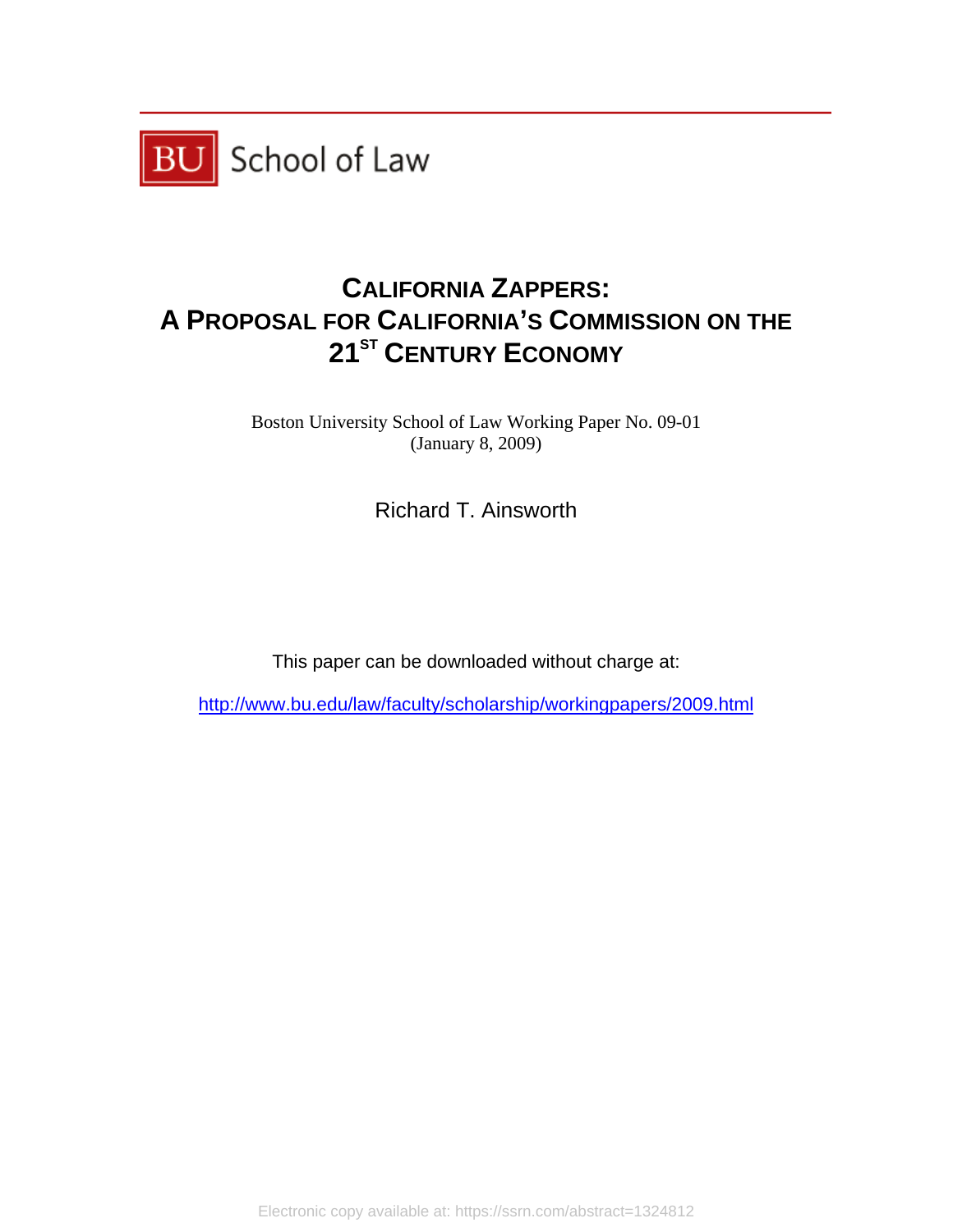# CALIFORNIA ZAPPERS: A PROPOSAL FOR CALIFORNIA'S COMMISSION ON THE 21<sup>ST</sup> CENTURY ECONOMY

# Richard T. Ainsworth

 On December 11, 2008 California Governor Arnold Schwarzenegger and legislative leaders announced appointments to the Commission on the 21<sup>st</sup> Century Economy. The mandate is to propose ways to modernize the California revenue system by April 15, 2009. The Governor is concerned with the "feast-or-famine" budget cycles, and Senate President pro Tempore Darrell Steinberg emphasized that the Commission is expected to provide a, "… much needed outside perspective on what exactly needs to be done to bring our tax system up to date."

 Assembly Speaker Karen Bass wants the Commission to provide a "…thorough review of California's economic structure, to modernize and stabilize a system built for the 1930s,…" but Senate Republican Leader Dave Cogdill expects "… revenue-neutral recommendations to improve our broken budget system while ensuring our state remains competitive in a global economy." Assembly Republican Leader Mike Villines anticipates, "… positive and lasting changes … focusing on tax reforms that will encourage economic growth, job creation and opportunity … not … higher taxes…"<sup>1</sup>

This is a classic tax reform effort. The Commission has a nearly impossible goal of crafting a stabilizing, revenue neutral tax reform that will modernize the tax system, provide jobs and growth but not raise taxes. Not many suggestions will meet all of these requirements, but this proposal might.

This paper suggests that the Commission on the  $21<sup>st</sup>$  Century Economy look carefully at one aspect of digital tax fraud – automated sales suppression, or digital skimming of cash sales with modern electronic cash registers (ECRs). This proposal considers the California tax system from the outside – it adopts a comparative international perspective. Recognizing that the  $21<sup>st</sup>$ Century economy is digital at its core, foreign governments have observed that fraudsters have automated many traditional tax evasion methods including cash skimming operations. These new ways of performing old frauds have made frauds difficult to detect without the assistance of technology-sensitive legislation (and regulation) as well as technology-intensive audit tools. In short, from a foreign perspective it appears that California might find that a digital hole has been cut through the bottom of the modern ECR and significant sales tax receipts, taxable business profits, and personal income are falling through. Foreign revenue authorities are making efforts to plug this hole, as of yet California has not done so.

Specifically, this proposal asks the Commission to recommend that a randomized, statistically valid study be taken of automated sales suppression within the State. The study should consider add-on software (zappers), factory or distributor installed software (phantomware), and manually re-programmed ECRs (self-help phantomware). The Commission should further recommend that if the results of this study align with the results of similar

<sup>&</sup>lt;sup>1</sup> Office of the Governor, Press Release, *Gov. Schwarzenegger and Legislative Leaders Announce Appointments to Bipartisan Commission on the 21st Century Economy* (Dec. 11, 2008) GAAS:826:08 *available at* http://gov.ca.gov/index.php?/press-release/11233/ (last visited Dec. 16, 2008).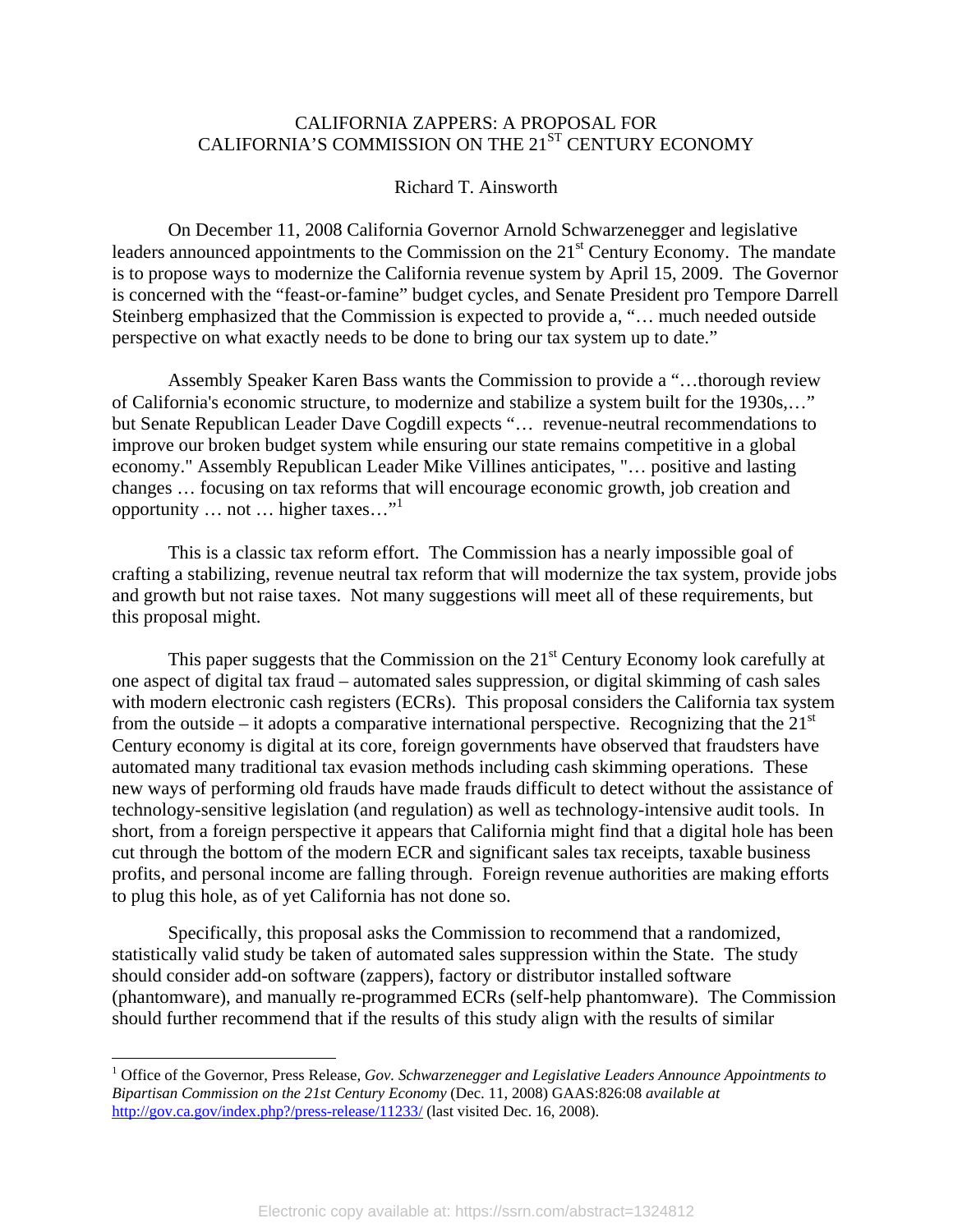(foreign) studies then appropriate legislative (or regulatory) changes should be enacted to meet this challenge. A technology-intensive audit response will most likely (but not necessarily) also be required.

 It should be emphasized that as of this writing, California has not uncovered a single instance of technology-assisted skimming. After considering the foreign evidence the Commission should ask – is this absence because Californians are not skimming cash sales with technology, or is this absence because the California skimming technology works so well that the fraud is not being detected? If the later is the case, then time may be of the essence. Considered from a global perspective, it is reasonably clear that we are moving into a fourth generation of automated sales suppression, and with each generation the fraudsters are becoming more difficult to uncover.<sup>2</sup> One of the reasons this problem has not been better addressed may be because almost all of the work in this area is being done in foreign languages – French, German, Portuguese, Dutch and Swedish.

# SCOPE OF THE PROBLEM - STUDIES

 The leading government studies of automated sales suppression are from Quebec and Germany. The UK is in the process of completing a national study and results are expected in 2009. The German and Quebec studies both underpinned the need for significant legislative reforms. Neither government has made the full studies available to the public, but a governmentto-government exchange could be arranged. Summaries have been released, and they arrive at similar conclusions.

*Quebec*. The government of Quebec conducted two studies focused on the restaurant sector. The first study gathered its subjects from the customer list of a known distributor/developer of automated sales suppression software. This investigation (the First Inspection Wave) examined 70 systems and uncovered 41 zappers.<sup>3</sup> A more statistically accurate investigation followed (the Second Inspection Wave). It was based on a random sample of businesses within the restaurant and hospitality industry. This survey, conducted by Finances Quebec, found that 16% of all sales went unreported.<sup>4</sup>

 Both of these studies were relied upon by the Quebec Minister of Revenue, Jean-Marc Fournier, when he announced legislative changes, enhanced enforcement efforts, and a pilot project designed to counter the penetration of sales suppression technology in the restaurant sector on January 28, 2008. He indicated:

Although the majority of restaurant owners comply with their tax obligations, the restaurant sector remains an area of the Quebec economy where tax evasion is rampant, both in terms of income taxes and sales taxes. Tax losses in this sector

 $2^2$  For a discussion of the fourth generation of sales suppression software, a problem that Sweden seems to be dealing with currently see: Richard Thompson Ainsworth, *Zappers and Phantomware: Are State Tax Administrators Listening Now?,* 49 STN 103 (July 14, 2008). 3

Dave Bergeron & Richard Ainsworth, *Zappers (Automated Sales Suppression)* 12, powerpoint presentation at the New York Prosecutors Training Institute (Syracuse, NY) July 31, 2008 (on file with author).<br><sup>4</sup> *Id.* at 13 (but noting further that the 16% figure measures all skimming frauds, not just skimming with Zappers).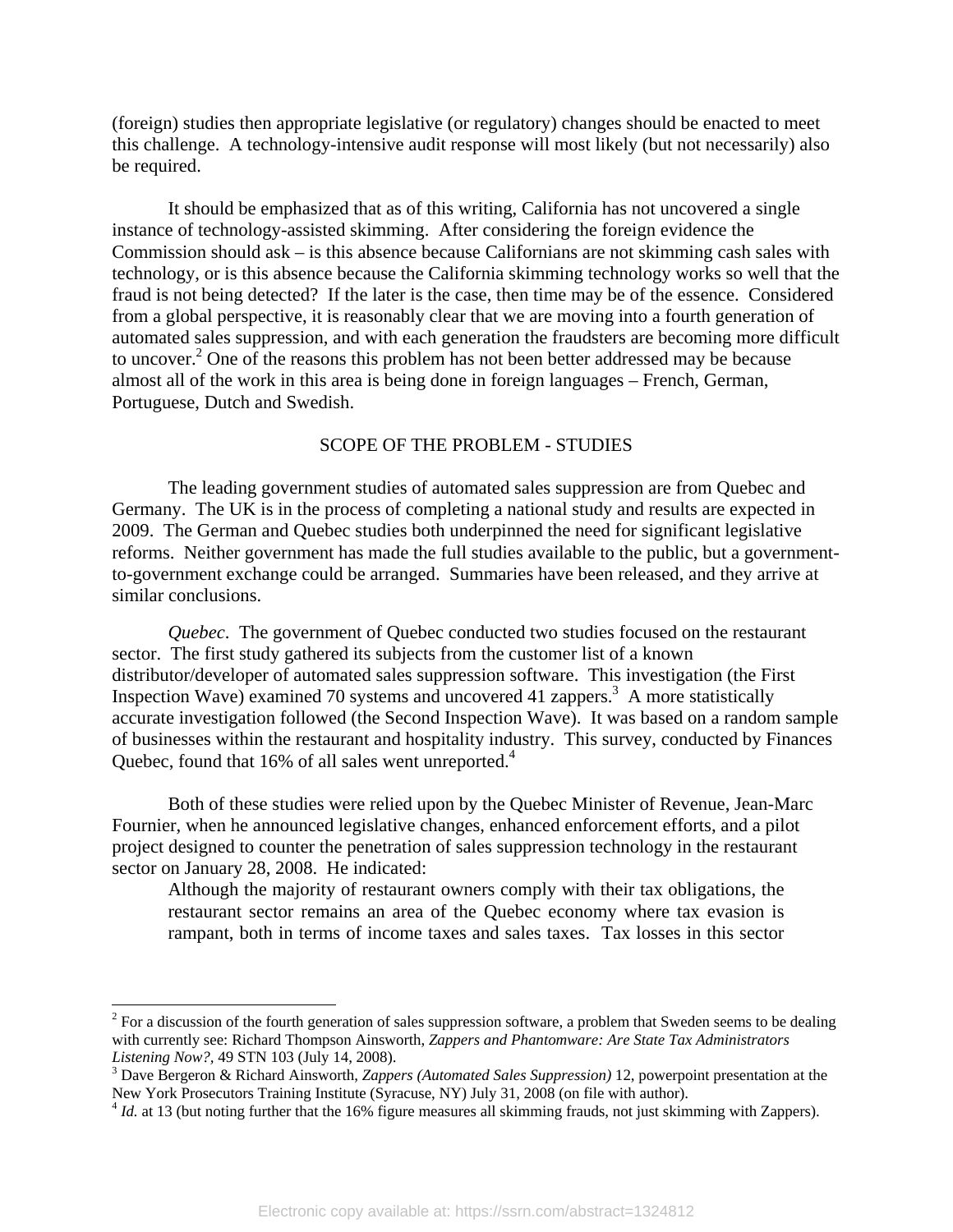are significant. Revenue Quebec estimates them at \$425 million for the 2007- 2008 fiscal year.<sup>5</sup>

Other things being equal, <sup>6</sup> because the California economy is roughly 61% larger than the Quebec economy, a similar study in the California restaurant sector might find tax losses to be in the \$700 million range.<sup>7</sup> Although restaurants are a popular area for sales suppression (because they have a high concentration of cash sales) it is clear from Dutch and Brazilian investigations that grocery and convenience stores, hairdressers and butcher shops also have very high concentrations of automated sales suppression.

*Germany.* The Interim Report of the German Working Group on Cash Registers indicates that the Group was "… aware of [technology-assisted] fraud amounting to 50% of companies cash receipts."<sup>8</sup> The Working Group does not separately quantify the kinds of *technology-assisted* fraud involved.

The Working Group's 50% observation is supported by a report made by the German Federal Audit Office (BHR) to the German Parliament in 2003. In this report the BHR appears to focus only on factory installed software. $9$  The BHR concludes that the potential loss in Germany is in the billions of euros:

The Federal Audit Office (BHR) has complained that later models of electronic cash registers and cash management systems now fail to meet the principles of correct accounting practice when it comes to recording transactions … The risk of tax fraud running into *many billions* [of euro] should not be underestimated in cash transactions.<sup>10</sup>

Both the BHR's observations and the Working Group's study are further buttressed by summaries from studies conducted by three German federal states*.* These studies are limited,

l

http://www.revenu.gouv.qc.ca/eng/ministere/centre\_information/communiques/autres/2008/28jan.asp (last visited August 7, 2008). See also the accompanying powerpoint presentation, *Facturation obligatoire dans le secteur de la restauration, L'évasion fiscale au Québec, Sous-déclaration des revenus dans le secteur de la restauration*; (English Trans. *Tax Evasion in Quebec : Obligatory Billing in the Restaurant Sector – Under-declaration of revenues in the restaurant sector*) 3 (January 28, 2008) (in French) (on file with author, with translation).

<sup>5</sup> Revenue Quebec, Press Release, Jean-Marc Fornier, *Pour plus d'équité dans la restauration : il faut que ça se passe au-dessus de la table*; (English trans. *For more equity in the restaurant sector it is required that [business is conducted] above the table* ) *available at* :

Of course things are not equal. Take for example the tax rates: California's combined state and local consumption tax rate is 7.25% whereas Quebec's is 7.5% (Quebec includes the federal GST in the rate base of the QST). 7

 $^7$  Quebec's 2007 GDP was \$992,850 million (expressed in 2002 dollars); California's 2005 GDP was \$1,622,116 million (revised October 26, 2006). Thus,  $992,850/1,622,116 = 61\%$ ;  $61\% \times 425 = 259$ ;  $425 + 259 = 684$ . Board of Trade of Montreal, *Composition of Quebec's GDP*, (updated July 3, 2008) *available at*

http://tableaudebordmontreal.com/indicateurs/activiteeconomique/compositionpib/compositionpibqc.en.html?mode =print (last visited Dec. 17, 2008); California Department of Finance, Economic Research, *California Statistical Abstract*, Table D-1: Gross State Product [source: US Department of Commerce, Bureau of Economic Analysis] *available at* http://www.dof.ca.gov/html/fs\_data/stat-abs/toc.htm 8

 $9$  *Id.* at 5 (listing the following attributes: (1) erasing all data entries, (2) resetting the zero counter, (3) unwarranted counter-entries, (4) unwarranted use of the training mode, and (5) suppressing the grand total memory).

<sup>&</sup>lt;sup>10</sup> BRH comments 2003, No 54, Federal Parliament circular 15/2020 at 197-198 (Nov. 24, 2003) (in German) (original and translation on file with author).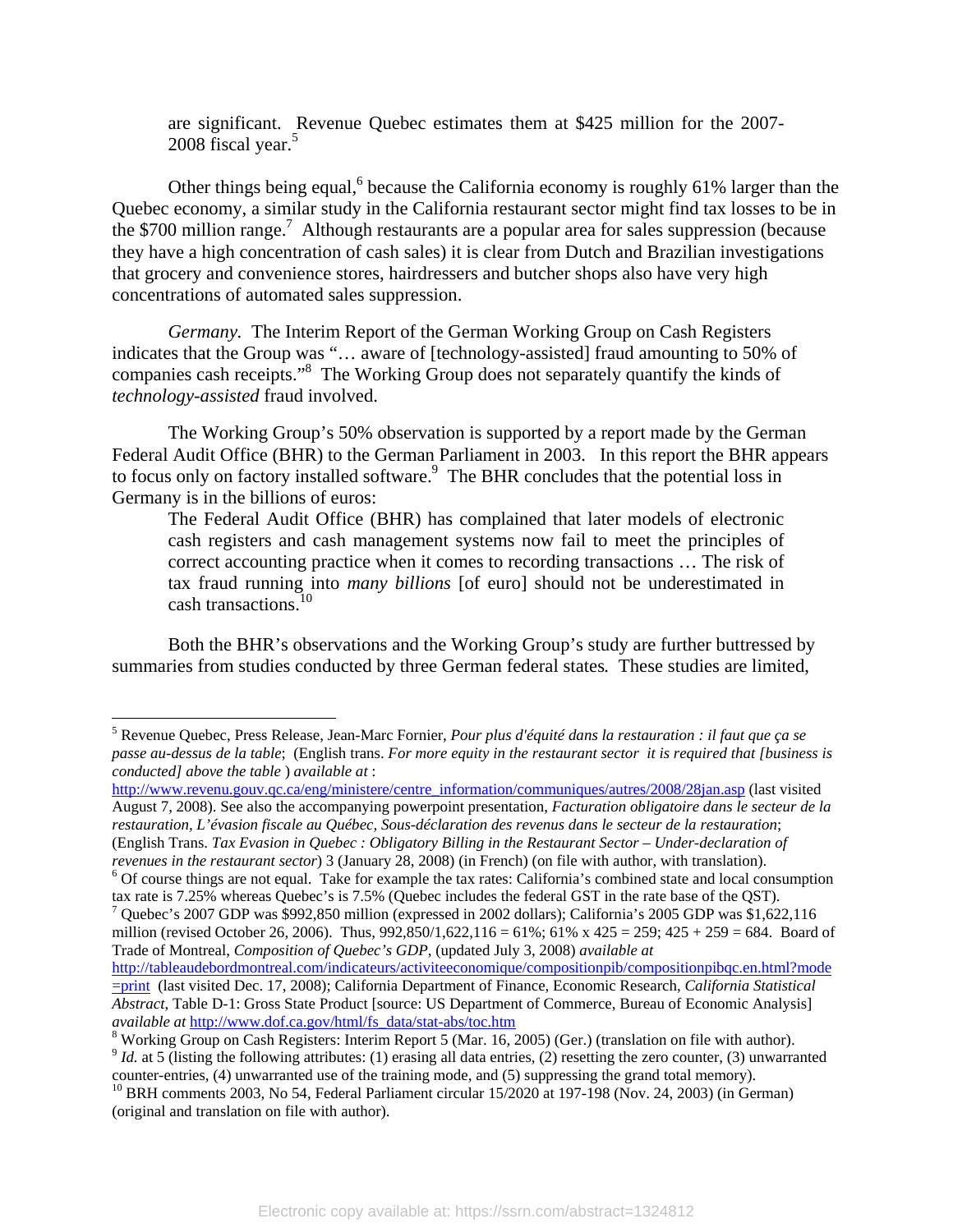because they focus only on the restaurant sector. But, they too conclude that sales suppression is a significant problem:

One federal state is currently implementing a special "restaurant" initiative. Checks already made have led to average upward revisions of 46% of original turnover. A comparable initiative in another federal state resulted in over half the cases (54%) having upward revisions of 60% of declared turnover. Fraud amounting to 25% was detected in a fifth of the cases, and was as high as 5% in the remaining 26% of cases. A third federal state has found that around 45% of till receipts involving cash are subject to upward revisions ranging from 20% to  $118\%$ <sup>11</sup>

# ZAPPERS AND PHANTOMWARE

Skimming cash receipts is an old fashioned tax fraud; a fraud traditionally associated with small or medium sized enterprises. Large businesses with formalized internal control mechanisms, external accountants, and professional management structures do not normally engage in skimming, $^{12}$  although personal conversations with auditors from Revenue Quebec indicate that this may not be a solid assumption any more. Businesses that skim frequently keep two sets of books (one for the tax man, the other for the owner). In its simplest (nontechnological) form there are two tills, and the cashier simply diverts some cash from selected sales into a secret drawer. A record of the diversion may be maintained, but it will be kept outside the formal accounting system. Businesses that skim rarely do so with credit card transactions precisely because these sales can be documented externally through the banking system. Skimming frauds thrive when the owner (or a close family member) is the cashier.<sup>13</sup>

 Technology is changing how businesses skim. The agents of change are software applications – phantom-ware and zappers. Phantom-ware is a "hidden," pre-installed programming option(s) embedded within the operating system of a modern electronic cash register (ECR). It can be used to create a virtual second till and may preserve a digital (off-line) record of the skimming (a second set of digital books). The physical diversion of funds into a second drawer is no longer required, and the need for manual recordkeeping of the skim is eliminated. Because phantom-ware programming is part of the operating system of an ECR its use can be detected with the assistance of a computer audit specialist.

Zappers are more advanced technology than phantom-ware. Zappers are special programming options added to ECRs or point of sale (POS) networks. They are carried on memory sticks, removable CDs or can be accessed through an internet link. Because zappers are not integrated into operating systems their use is more difficult to detect. Zappers liberate

 $11$  *Id.* at 5.

<sup>&</sup>lt;sup>12</sup> EU Commission, Fiscalis Committee Project Group 12, Cash Register Project Group, *Cash Register Good Practice Guide*, **1** 2.5 (Dec. 2006) (on file with author).

<sup>&</sup>lt;sup>13</sup> See for example the use of double tills to manually skim cash receipts in the UK at Aleef Garage Ltd. This was a £5.3 million tax fraud, and according to Steve Armitt, Group Leader HMRC Criminal Investigations indicated, "… the investigation was made all the more difficult because of the closed ranks of the employees involved some of whom were close family members ... [t]hose involved tried to make it as difficult as possible for the cheating to be discovered." HMRC News Release, Company Directors Jailed for £5million Fraud 1 (Nov. 13, 2007) *available at* https://www.gnn.gov.uk/content/detail.asp?NewsAreaID=2&ReleaseID=330199 (last visited Aug. 8, 2008)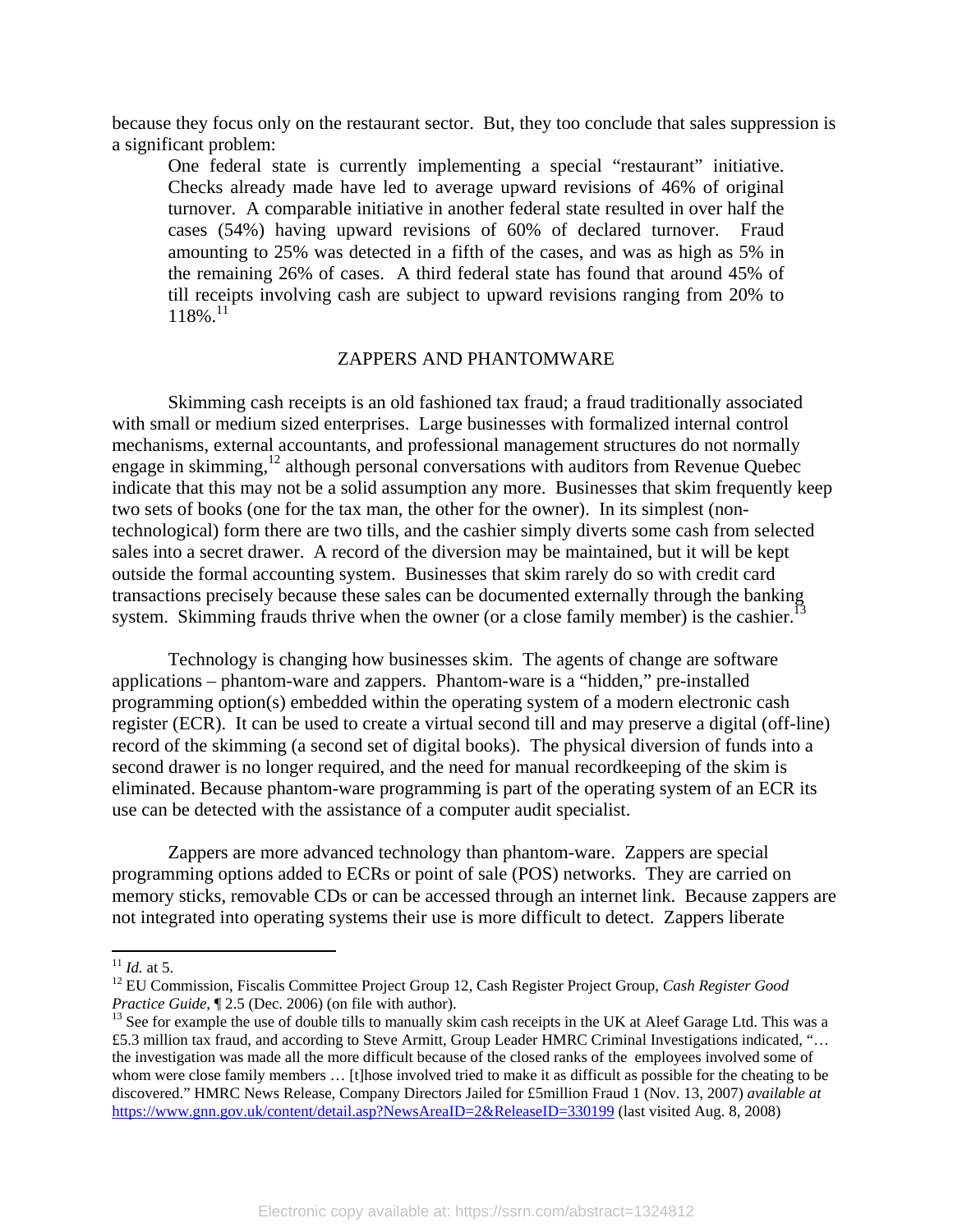owners from the need to personally operate the cash register. Remote skimming of cash transactions is now possible without the knowing participation of the cashier who physically rings up the sale. This attribute of zappers allows the incidence of skimming fraud to migrate beyond the traditional "mom and pop" stores. Zappers allow owners to place employees at the cash register, check their performance (monitor employee theft), but then remotely skim sales to cheat the taxman.

While California has uncovered no zappers or phantomware applications, the Province of Quebec (alone) has brought 230 cases to court.<sup>14</sup> In the early days Quebec was concerned that the software that facilitated this fraud was US made and was sold over the internet for \$500.15 Canadian subsidiaries of US companies were early providers.16 Soon however, the design and installation of this software became a "cottage industry" for local IT professionals.<sup>17</sup>

l

<sup>17</sup> Consider for example the cases of (1) Audio Lab LP; (2) Michael Roy; or that of (2) Luc Primeau.

**Audio Lab LP:** On April 8, 2004 Revenue Quebec announced that it executed four search warrants on the numbered company 9061-1184 Quebec Inc. which operated a restaurant under the name San Antonio Grill in Laval, Quebec. The allegation was that a "sales Zapper" (*camoufleur de ventes*) was used delete sales records. The Zapper was on a diskette used in connection with the restaurant's computer system. Revenue Quebec, News Release, *Le ministère du Revenu soupçonne le restaurant Grill San Antonio de Laval d'avoir utilisé un zapper* (Eng. Trans.*Tax Evasion: The Ministry of Revenue Suspects the Restaurant Grill San Antonio de Laval of having used a Zapper*) (Apr. 8, 2004) *available at*:

http://www.revenu.gouv.qc.ca/eng/ministere/centre\_information/communiques/ev-fisc/2004/08avril.asp (in French only, last visited Dec. 18, 2008). Next year, on April 25, 2005, Revenue Quebec announced that the director of San Antonio Grill pleaded guilty to using a Zapper. (The director, Mr. Apostolos Mandaltsis, was personally fined.) A related company of similar name, Grill San Antonio in Repentigny, also pleaded guilty to similar offences. Revenue Quebec, News Release, *Deux sociétés coupables d'avoir utilisé un camoufleur de ventes dans des restaurants de Laval et de Repentigny* (Eng. Trans. *Two Companies Guilty of having used Zappers in Restaurants in Laval and Repentigny*), *available at*: http://www.revenu.gouv.qc.ca/eng/ministere/centre\_information/communiques/evfisc/2005/25avril.asp (in French only, last visited Dec. 18, 2008). Later that year, on October 1, 2005, Revenue Quebec announced that it executed five more search warrants in Montreal and Laval with respect to Audio Lab LP, Inc. It was under suspicion of having developed and marketing a sales Zapper, software that was compatible with its own restaurant cash register software, Softdine. Revenue Quebec, News Release, *Revenu Québec enquête sur un concepteur de logiciel de point de vente soupçonné d'avoir conçu et distribué un camoufleur de ventes* (Eng. Trans.

<sup>&</sup>lt;sup>14</sup> Roy Furchgott, *With Software, Till Tampering Is Hard To Find*, NYT C6 (August 20, 2008) indicating: [T]he Canadian province of Quebec may be the world leader in prosecuting zapper cases. Since 1997, zappers have figured in more than 230 investigations, according to the tax collecting body Revenue Québec, which has found an active market for the software. In making 713 searches of merchants, Revenue Québec found 31 zapper programs that worked on 13 cash register systems. *Available at*:

http://www.nytimes.com/2008/08/30/technology/30zapper.html?scp=1&sq=With%20Software,%20Till%20Tamperi ng%20Is%20Hard%20to%20Find%20%20comments&st=cse

<sup>&</sup>lt;sup>15</sup> Craig Silverman, *Zapped!*, HOUR (Feb. 19, 2004) *available at*:<br>http://www.hour.ca/news/brief.aspx?iIDArticle=783 (last visited Feb. 15, 2008).

<sup>&</sup>lt;sup>16</sup> Turcotte v Quebec (Ministry of Revenue) 1998 CarswellQue 1041, [1998] R.D.F.Q. 110 Superior Court of Quebec. This case involved the MRQ investigation of Gamma Terminal, Inc., a wholly owned Canadian subsidiary of an American company, Gamma Micro Systems. This investigation began in 1997 and focused on the distribution of the Gamma Restaurant Management System. It eventually lead to a number of conviction of restaurants that used this system to delete sales records, including the companies 136530 Canada, Inc. and San Antonio's Grill. Revenue Quebec, Press Release, *Deux sociétés coupables d'avoir utilisé un camoufleur de ventes dans des restaurants de Laval et de Repentigny* (English Trans. *Two companies guilty of having used a camoufleur sales in restaurants in Laval and Repentigny*) April 25, 2005 *available at* 

http://www.revenu.gouv.qc.ca/eng/ministere/centre\_information/communiques/ev-fisc/2005/25avril.asp (in French, translation on file with author) last visited August 6, 2008.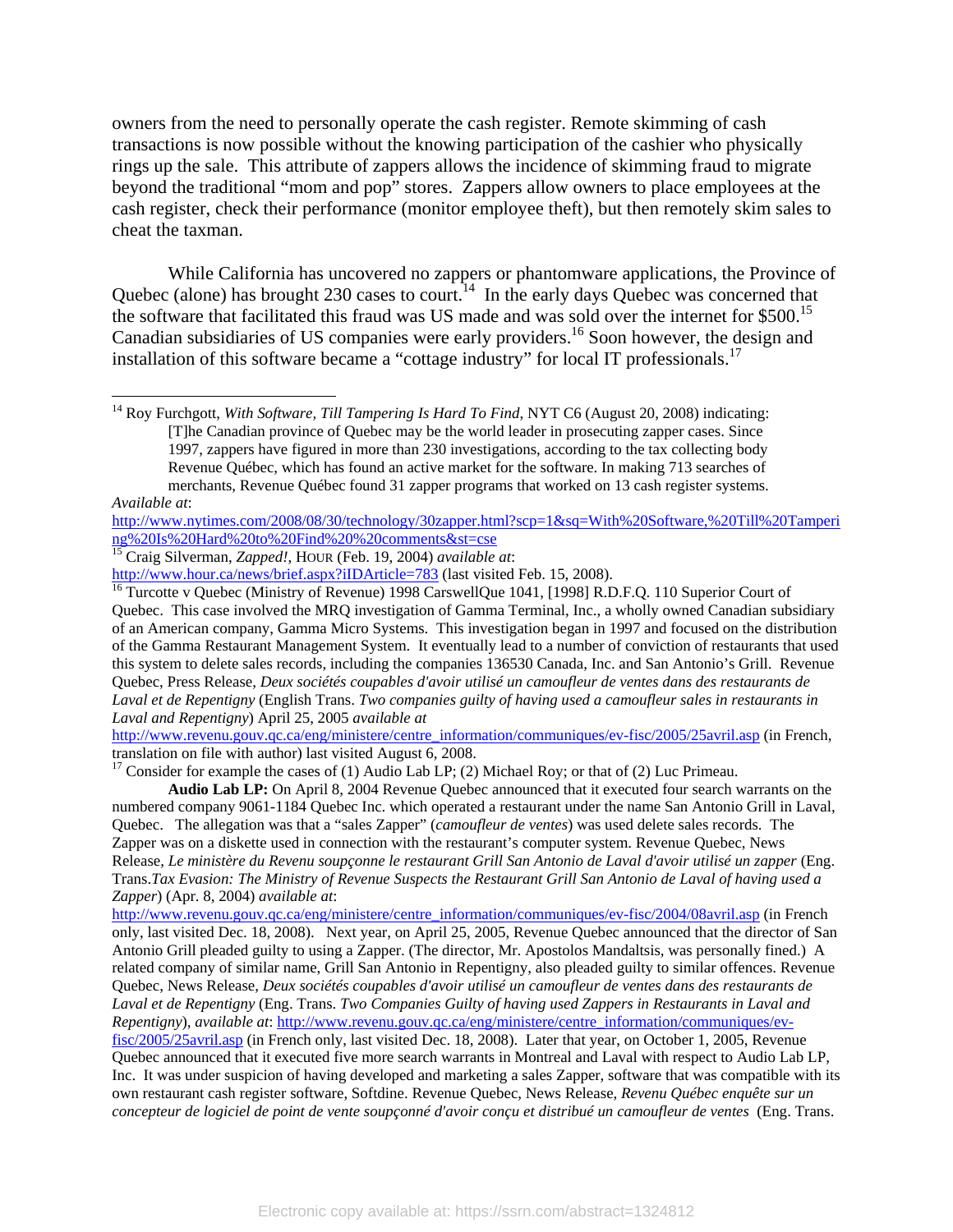#### *Revenue Quebec Investigation of a Software Designer Outlet Suspected of having Developed and Distributed Zappers* (Oct. 14, 2005) *available at*:

l

http://www.revenu.gouv.qc.ca/eng/ministere/centre\_information/communiques/ev-fisc/2005/14oct(2).asp (in French only, last visited Dec. 18, 2008). Softdine was the operating software in the cash registers at San Antonio's Grill in Laval, and at Grill San Antonio in Repentigny. On June 26, 2007 Audio Lab LP, Inc. pleaded guilty to charges of having, "... designed and marketed a computer program designed to alter, amend, delete, cancel or otherwise alter accounting data in sales records kept by means of a software that [Audio Lab LP] had designed and marketed." In other words, it pleaded guilty to developing a Zapper to "add-on" to its own commercial software (Softdine) that it provided to restaurants for use in their POS systems. Press reports directly link this conviction to the investigation begun at Grill San Antonio in Laval in 2004. Revenue Quebec, News Release, *La société Audio L.P. inc. condamnée pour fraude fiscale* (Eng. Trans. *The Company Audio LP, Inc. Convicted of Tax Evasion*) (Sept. 21, 2007) *available at*: http://www.revenu.gouv.qc.ca/eng/ministere/centre\_information/communiques/evfisc/2007/21sep.asp (in French only, last visited Dec. 18, 2008).

**Michael Roy:** Before the first warrants were issued in Audio Lab LP Revenue Quebec had successfully brought to conclusion an extensive investigation of twenty-eight restaurants doing business under the name Stratos. Each of the restaurants in the Stratos chain used Zappers. To dispose of the excess cash from skimmed sales (1) a double billing system was put in place with suppliers (to conceal purchases made in cash), and (2) wages were paid to employees in cash (without being reported as income). The guilty pleas from this investigation came in waves – nineteen companies pleading guilty on September 26, 2002; another six pleading guilty on October 11, 2002, and the four remaining pleading guilty on March 21, 2003. Press releases provide details of only the final ten companies. In aggregate the taxes and penalties for these companies came to \$1,816,070.90, but the real thrust of the news releases were that "… the Department has conducted searches in order to establish proof that the designer of the IT function associated with the cash register software Terminal Resto had participated in the scheme set up by restaurants in the Stratos chain." The breakdown is: \$429,179.07 (GST) + \$492,023.11 (PST) + \$214,589.55 (federal penalties) + \$625,028.89 (provincial penalties) + \$55,250.28 (judicial fees). Revenue Quebec, News Release, *Tous les restaurants Stratos coupables de fraude fiscale en lien avec l'utilisation du zapper* (Eng. Trans. *All Stratos Restaurants Convicted of Fraud in Connection with the use of a Zapper* (Mar. 18, 2003) *available at*: http://www.revenu.gouv.qc.ca/eng/ministere/centre\_information/communiques/ev-fisc/2003/18mars.asp (in French only, last visited Dec. 18, 2008). That proof was forthcoming on April 25, 2003, when Mr. Michel Roy and his two sons Danny and Miguel were convicted of tax evasion. The father (Michel) was the creator of the Zapper that worked with Resto Terminal. He promoted it and made the sales. His sons (Miguel and Danny) installed the software and designed the civil fraud. Aggregate fraud penalties assessed against the Roys were \$1,064,459. Revenue Quebec, News Release, *Des amendes de plus de un million de dollars - Un père et ses deux fils condamnés pour fraude fiscale en lien avec le* zapper (Eng. Trans. Fines of more than One million dollars – A Father and his Two Sons convicted for Tax Evasion in connection with the Zapper (May 2, 2003) *available at*: http://www.revenu.gouv.qc.ca/eng/ministere/centre\_information/communiques/ev-fisc/2003/02mai.asp (in French only, last visited Dec. 18, 2008).

**Luc Primeau:** Revenue Quebec announced on March 17, 2003 that seven Patio Vidal restaurant franchises and a bar, La Tasca, from Gatineau, Quebec as well as another bar named O'Max in Masson-Angers, Quebec were convicted of adding Zappers to their Microflash cash register software (later upgraded to a new version called Caracara). Even though guilty pleas were entered on March 14, 2003, a search warrant had already been executed the previous December against the designer of Microflash and Caracara, because the software developer was suspected of also being the developer of the associated Zapper program. Revenue Quebec, News Release, *M. Marcel St-Louis de l'Outaouais coupable de fraude fiscale liée à l'utilisation d'un zapper* (Eng. Trans. *Mr. Marcel St. Louis de l'Outaouais Convicted of Tax Evasion related to the use of a Zapper*) (Mar. 17, 2003) *available at*: http://www.revenu.gouv.qc.ca/eng/ministere/centre\_information/communiques/ev-fisc/2003/17mars.asp (in French only, last visited Dec. 18, 2008). On October 17, 2005 Luc Primeau admitted using his software to assist these companies to evade \$435,000 in GST and QST. They skimming \$2.7 million is cash sales. Mr. Primeau was fined \$20,000 for his involvement. However, Mr. Primeau was more than a Zapper salesman, he considered himself a provider of management services (admittedly focused on how to "manage Zappers") for which he also charged a fee. Revenue Quebec determined that not only did Mr. Primeau fail to report GST and QST of \$33,725.45 on his own sales (of Zappers), but he also failed to report income of \$155,084.99 in services income Zapper management advice). Revenue Quebec, News Release, *Le concepteur d'un camoufleur de ventes de Boucherville plaide coupable à diverses accusations portées par le fisc québécois* (Eng. Trans. *The Zapper Designer of Boucherville Pleads Guilty to Various Charges brought by Inland Revenue Quebec* (Oct. 26, 2005) *available at*: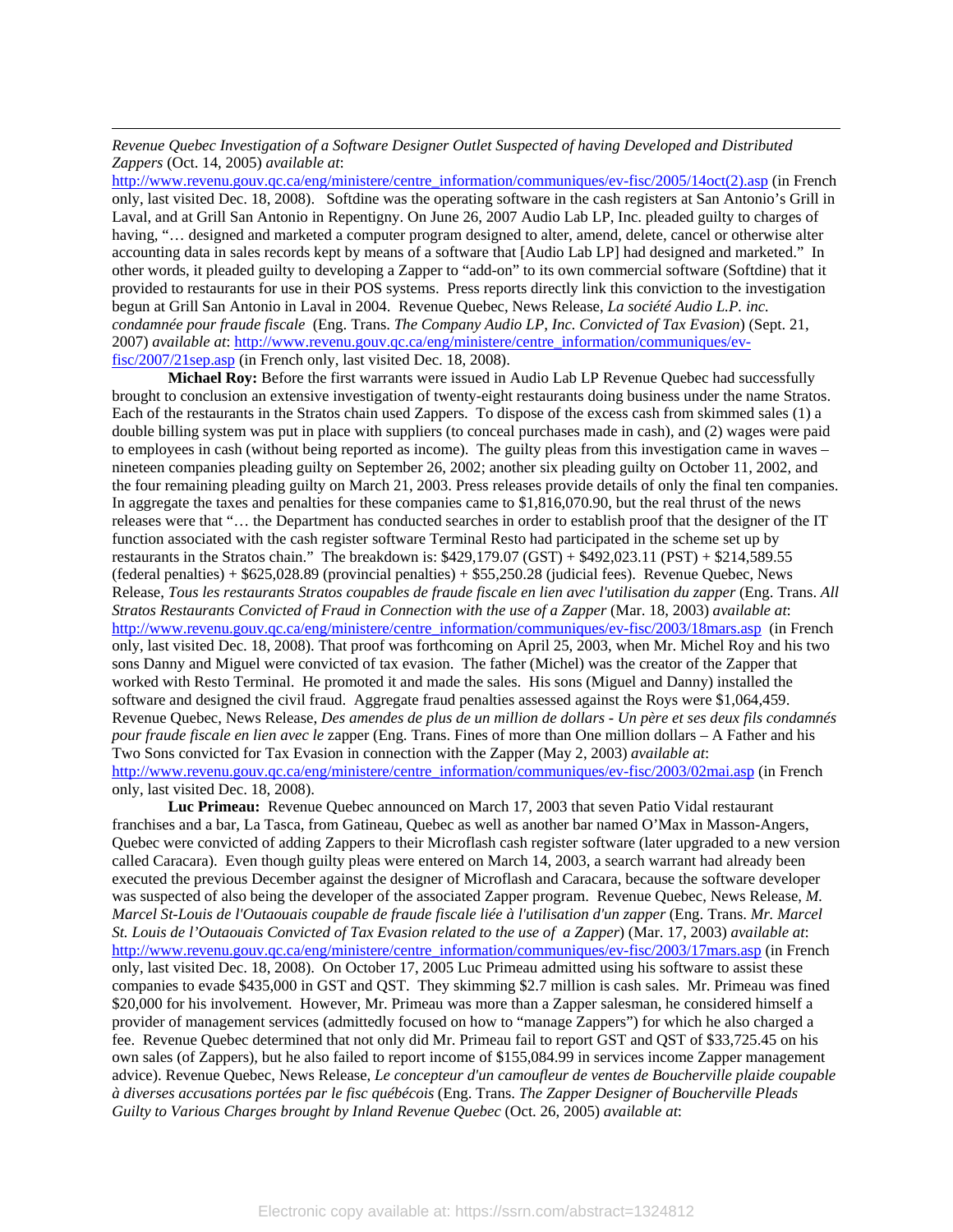#### FOUR GENERATIONS OF AUTOMATED SALES SUPPRESSTION TECHNOLOGY

In general we are considering software programs that are used in conjunction with ECRs or point of sale (POS) systems to alter business records, allowing owners to skim cash receipts. The term *automated sale suppression device*18 is a general classification for all software programs used or designed to facilitate cash skimming. *Phantom-ware* is a sub-classification. It includes the first two generations of automated sales suppression devices – *self-help phantomware*, and *factory (or distributor) installed phantom-ware*. *Zappers* are a third generation of automated sales suppression devices. A fourth generation of this software appears to be under development now, a foreign (or extra-jurisdictional) zapper that is provided to users over the internet, which alters domestic records from a distance, and removes both the program and the developer from the immediate grasp of the local tax authorities.

*Phantom-ware*.<sup>19</sup> Phantom-ware is programming placed within a modern ECR or POS system that can be used to hide the skimming of cash sales. Phantom-ware is "hidden" (in the sense of not being disclosed in user manuals). Its use, operation, and even its existence may be very difficult to detect on audit.

Phantom-ware re-programs an ECR or POS system so that selected types of cash sales are not recorded (receipts can be renumbered to follow a new sequence, Z Reports and X Reports can be altered, and the Electronic Journal can be brought into conformity with all other changes). This programming exists on most systems for good (but not often needed) business purposes, and for which there are good reasons for having it "hidden" from employees. For example during a bankruptcy sell-off of business assets a buyer of the ECR would want to clear the

One of the most popular means to suppress sales is to utilize electronic suppression of sales technologies, such as "Zapper." The CRA is actively working with provincial counterparts (through the FPTUEWG – Federal/Provincial Meeting of the Underground Economy Working Group ) to address Zapper and other point-of-sales suppression technologies.

Jim Gauvreau, *SME Audit and Verification Strategies and Techniques Based on Risk Detection and Risk Selection,*  ITD Global Conference on Taxation of Small and Medium Enterprises 14 (parallel session 4, stream B) (Buenos Aires, Argentina)(Oct. 17-19, 2007) *available at*:

http://www.itdweb.org/SMEconference/documents/parallel/4B%20GAUVREAU%20CANADA.pdf

l

 A similar expression, "fraudulent risk software" is used in many EU documents. For example, the *Cash Register Good Practice Guide* dedicates Appendix F to "Fraudulent Risk Software." This *Guide* identifies forty-two different "risks" in Appendix B, assimilating everything from self-help phantom-ware through zappers and more within this expression. *See*, Fiscalis Committee Project Group 12, Cash Register Project Group, *Cash Register Good Practice Guide*, Appendix B & F(Dec. 2006) (on file with author).<br><sup>19</sup> The term "phantom-ware" originates with this author, who after struggling with imprecise and overlapping

terminology employed elsewhere, decided that a new expression was needed.

http://www.revenu.gouv.qc.ca/eng/ministere/centre\_information/communiques/ev-fisc/2005/26oct.asp (in French only, last visited Dec. 18, 2008). The real reason Mr. Primeau did not report this income probably [no one really knows] had to do with the fact that he was being paid out of the \$2.7 million in skimmed cash sales from the nine companies where he sold, installed and managed his Zappers. These funds probably needed to be kept "hidden" (to facilitate the overall success of the fraud), and in a sense represented his "share" of the skimmed profits. <sup>18</sup> "Automated sales suppression," "electronic sales suppression," or "sales suppression technologies" is the preferred expression of the Canadian Revenue Authority (CRA) these days. For example, at the 2007 International

Tax Dialogue Conference the Director General SME Directorate, Compliance Program Branch indicated: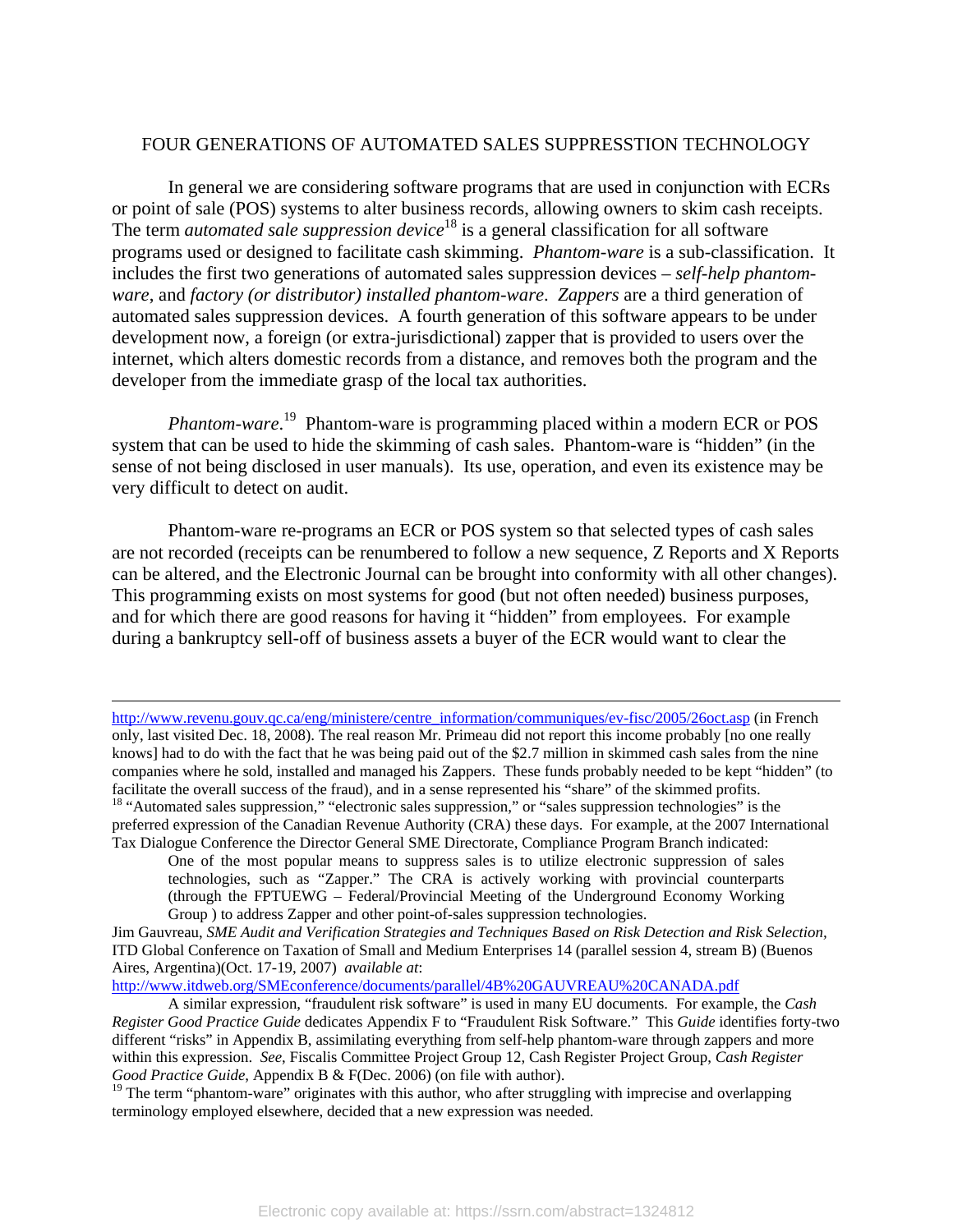electronic journal. Programming is needed to do this, but one might not want the night shift manager to know how to do this with instructions set out in the user's manual.<sup>20</sup>

Because it relies on a manual re-programming of systems this is called *self-help phantom-ware*. Installers, distributors and manufacturers frequently provide help-desk support and will guide owners in the use of these "hidden" functions. Help-desk personnel may suspect, but have no reason to definitively know that a user is asking for help to commit fraud. The critical problem with these functions is that the ECR is commonly programmed (in addition) to not preserve a record of the re-programming action. There is a real danger to the fraudster if records are preserved. Government auditors might suspect fraud in a business that repeatedly programmed and re-programmed its ECRs to start and stop Z or X Report, or entries in the Electronic Journal.

When manufacturers or software providers take the next step and automate the reprogramming of self-help phantom-ware (to reduce the likelihood of user re-programming errors) the risk that the manufacturer/software provider will be pulled into a criminal tax fraud audit is elevated. This is *factory-installed (or distributor-installed) phantom-ware.* It is the next generation of this software, and it presents a different constellation of legal and audit issues.

In this new generation the technology has changed.<sup>21</sup> The new technology only has one purpose – fraud. It is still phantom-ware – programming hidden in the software – but it requires very little operator-intervention to use. It can be identified by tax auditors only if the operating system of the ECR or POS system is broken down.

Zappers.<sup>22</sup> Zappers are not embedded in operating programs of ECRs or POS systems; they are add-on programs that are removed as easily as they are added to a system. Zappers can

 $\overline{\phantom{a}}$ 

<sup>20</sup> *See,* IRS, *Ex-Burger King Manager Sentenced in IRS Fraud Case for Skimming \$180,000 in Cash* (relating the manual skimming fraud orchestrated by the night manager of a chain of Burger King restaurants that involved simply not ringing sales through the register, or voiding sales made, a fraud which would have been more easily carried out with technology but the user manual did not contain instructions for the night manager to perform the fraud in this way) *available at*: http://www.irs.gov/compliance/enforcement/article/0,,id=163019,00.html 21 The *Cash Register Good Practice Guide* notes at ¶ 4.1:

In countries that have no legislative requirement to use Fiscal Tills, tax auditors are now encountering increasingly sophisticated electronic till systems that present potentially enormous risks.

These till systems are extremely vulnerable to all three risk types identified. In particular, new tills systems are being manufactured with "fraudulent risk" software installed as standard.<br><sup>22</sup>"Zapper" is the term originally used "on the street" (in Quebec) to describe an automated sales suppression device. In the early days, a "Sales Zapper" was a specific commercially available product purchased (frequently over the internet for about \$500.00). This product was identified by name in several investigative reports in the Canadian press in 1997, and was adopted by MRQ to describe all devices in this field.

When researching in French sources the expression used for the English word "zapper" is *camoufleur de ventes*. For example, Revenue Quebec describes the recent investigation into the activities of Logicaisse Ltd. As follows (emphasis added):

Revenu Québec a des motifs raisonnables de croire que cette société a conçu et distribué un **camoufleur de ventes (communément appelé** *zapper***)**, utilisé avec le logiciel RMS-Touch, dont elle est le distributeur exclusif au Québec, et qu'elle a permis à différentes sociétés, principalement des restaurants, de se servir de ce camoufleur pour dissimuler des ventes afin d'éluder le paiement des taxes et des impôts.

Which translates as: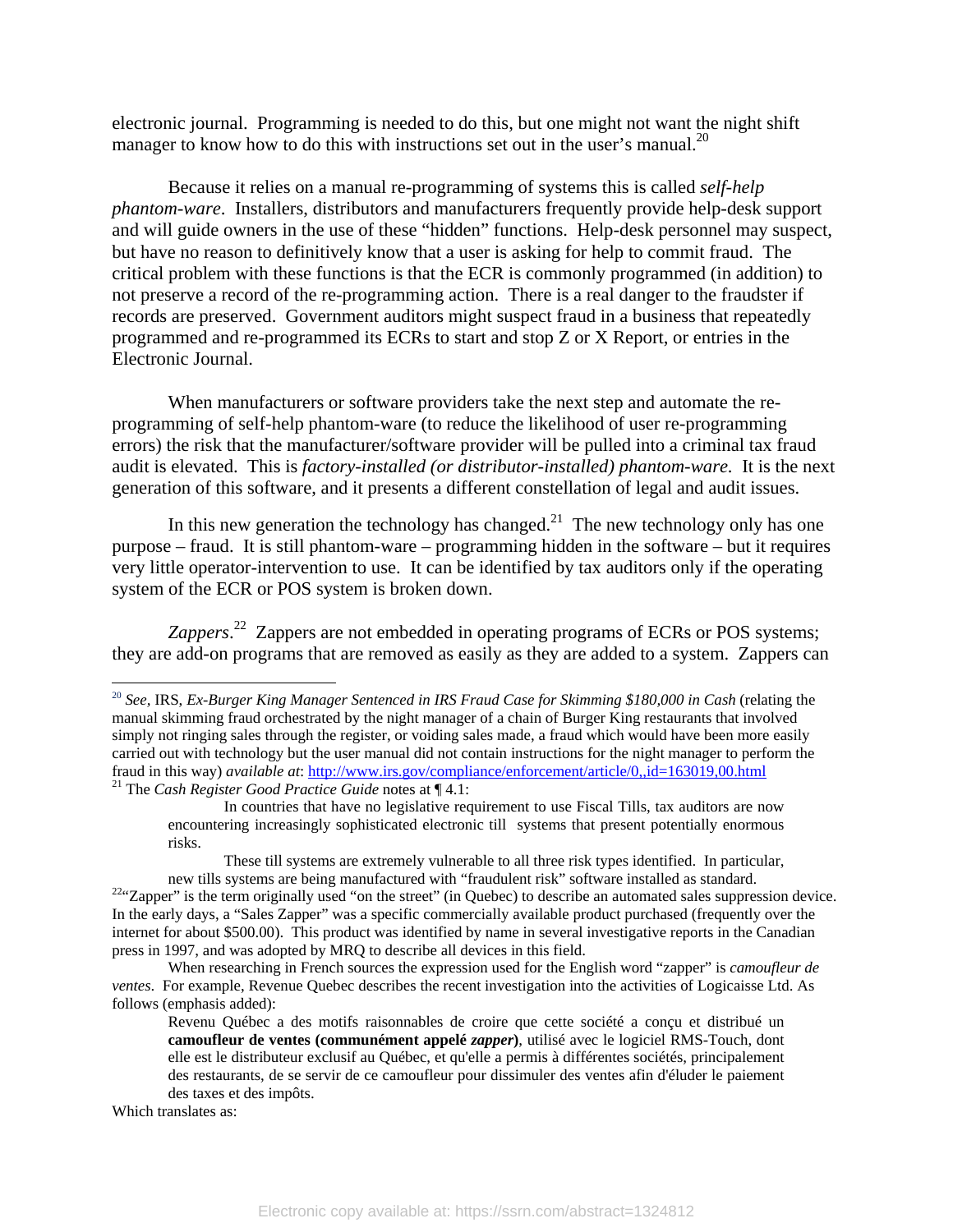be physically hidden during an audit. Zappers, like factory-installed phantom-ware, have no purpose other than to facilitate skimming by reconstructing (deleting, replacing or supplementing) ECR or POS system records.

Zappers are contained on CDs or memory sticks. Without a disclosure by the fraudster (or the distributor, or the zapper-developer) the use of a zapper is nearly impossible to detect. Traces of zapper use however, can be found when fraudsters are not careful, or if the zapper is not well designed. Occasionally back-up records remain in a POS system or an ECR that reference the original transaction data. For this reason, technical support is frequently needed

l

Revenue Quebec has reasonable grounds to believe that this company has designed and distributed a **camoufleur sales (commonly called** *zapper),* the software used with RMS-Touch, which it is the exclusive distributor in Quebec, and has enabled different companies, mainly restaurants, use this **camoufleur** to conceal sales to evade payment of taxes.

Revenue Quebec, Press Release, *Les systèmes informatiques Logicaisse ltée dans la mire de Revenu Québec* (Eng. trans. Computer systems Ltd. Logicaisse in the grasp of Revenue Quebec) (Mar. 12, 2008) a*vailable at: http://www.revenu.gouv.qc.ca/eng/ministere/centre\_information/communiques/ev-fisc/2008/12mars.asp* (in French only, last visited Dec. 18, 2008).

 As late as April 25, 2001 the CRA was following MRQ usage. This was the expression used by Kevin Pratt at the FTA meetings in Louisville, Kentucky in February 2001 and was the expression used by Mr. Pinternal in a memorandum from Regional Attorneys Serge Clairoux and Jean Marois to Jean-Francois Normand at the Head Quarters for the Underground Economy. Here the CRA refers to a "Zapper Initiative," and indicates that CRA wanted to "take the lead" on this issue. However, this memo and others also concede that in fact the CRA was instead following the well marked path of the MRQ :

#### **History**

In December 1997, Radio Canada current affairs program "Le Point" ran a story about the use of Zappers. The week after, a meeting was held involving UE [Underground Economy], Investigations from HQ, Montreal and Ontario and Quebec provincial officers. As conclusion, it has been decided that HQ-UE should take the lead of this issue. A series of recommendations were also provided to Mr. Lacombe, former ADM. [The recommendations have been redacted.]

Until now, the MRQ [Ministry of Revenue Quebec] has proceeded to complete several audits, Investigations and searches related to Zapper users. On May  $12<sup>th</sup>$ , we received a press release from MRQ about the Nickles group who plead guilty to 74 charges of tax evasion. [The enclosed copy of the guilty plea has been redacted.] ...

#### **Definition**

Zapper software programs are electronic means of concealing revenues. Taxpayers can delete 5, 10, 15 percent or more of their sales by activating an accounting software program. In order to eliminate as many trails as possible, Zappers are used mainly in cash transactions.

Memo obtained through a Request for Information pursuant to the Access to Information Act, R.S.C. (1985)(Can.) (on file with author).

 "Zapper" is also the expression used in early OECD documents to describe the whole field of automated sales suppression devices (admittedly in the very last paragraph on the very last page of an e-commerce report):

However, an intimate knowledge of how to manipulate computer systems is not required where unscrupulous software programs, such as "zapper" are developed. These programs are specifically designed to falsify records and hide certain transactions. News of these techniques generally spreads rapidly through an industry, especially traditional cash based industries. Tax authorities will have to be attuned to new tools to defeat the integrity of systems much as they must keep abreast of new tax dodges and schemes for illegally sheltering income. Tax authorities must also make sure that they have audit experts that are experienced in online business methods and models. They must catalogue and understand the digital footprints that electronic records leave and develop compliance models for online business types that provide a basis for comparison across tax paying entities.

OECD, REPORT BY THE TECHNOLOGY TECHNICAL ADVISORY GROUP (TAG) (Dec. 2000) 93.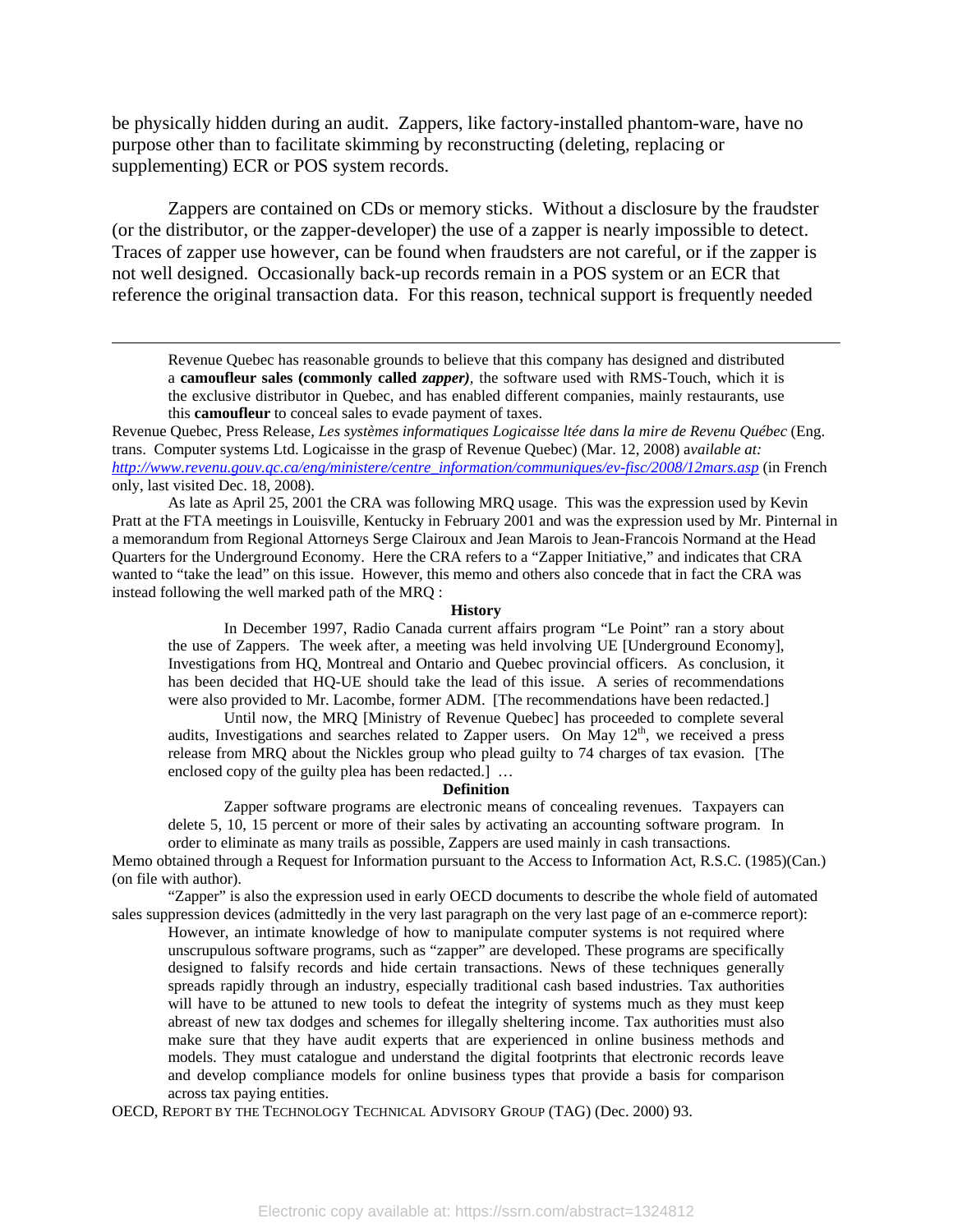when zappers are used, just as they are with phantom-ware applications – something that leads to long-term business-fraud relationships.

Although things have already developed beyond this point, it is common to find government reports that set out these three phases in automated sales suppression fraud in contrast to the manual skimming techniques of the past. Consider this assessment in the Interim Report of the German Working Group on Cash Registers<sup>23</sup> where the terminology used in this paper has been added in bold brackets:

The fraud is perpetrated in different ways. One way is for taxable persons to totally fail to record some of their cash receipts. **[Manual skimming]** Another is for them to exploit the numerous tampering possibilities available through their electronic or computerised tills. **[Self-help Phantom-ware]**

This is done by using the extensive programming options described in the till manual. As a result, information which has initially been entered correctly is falsified when stored and released. Till manufacturers confirm that customers enquire about such functions, and that they influence customer purchasing decisions. **[Factory-installed Phantom-ware]** What is more, special types of programmes are known to offer additional functions which are specifically designed to facilitate the doctoring of information. The programmes are created by external software manufacturers, rather than by till manufacturers. **[Zappers]**

*International zappers.* As revenue authorities began to identify phantom-ware applications, domestic developers responded with zappers that could be removed and hidden when an audit commenced. If a zapper is uncovered the auditors today have become very adept in finding the developer, his customer list, and then following up with audits on each of the developer's clients.

It has not been lost on the developers of automated sales suppression devices that the Quebec Ministry of Revenue (MRQ) was able to find zappers in seven Patio Vidal restaurant franchises, and two bars (La Tasca in Gatineau, and O'Max in Masson-Angers) by following the customer list of Luc Primeau.24 Because Mr. Primeau was a local developer he increased the risk of detection for all his clients.<sup>25</sup> Similarly, when the Belastingdiest (Dutch IRS) was able to identify a locally designed zapper (used on produce scales in grocery stores to alter the data feed from the scales to the ECR) it was able to trace this zapper through approximately 1,200 businesses by simply following the customer lists of the local developer.<sup>26</sup>

An on-going Swedish investigation<sup>27</sup> (scheduled for trial late in 2008, now delayed until 2009) involves an ECR manufactured from Paris, France (TT PI Electronique) which is popular in Italy, Belgium, Portugal, Spain, Germany, Denmark, Australia, the US and North Africa. The

<sup>&</sup>lt;sup>23</sup> Working Group on Cash Registers: Interim Report 5 (Mar. 16, 2005) (Ger.) (translation on file with author).<br><sup>24</sup> See *supra* note 17.<br><sup>25</sup> See *supra* note 17.<br><sup>26</sup> LJN: AT 5876, District Court of Arnhem (Jul. 27, 20 Dungen, *Software Company Confesses Shop Scales Fraud – Managing Director of Software Company Confesses Shop Scales Fraud,* TELEGRAAF (Feb. 7, 2003) (in Dutch) (translation of file with author). 27 Martin Jansson, *Fraud by Using a Cash Register and Back-Office System*, (undated, unpublished paper) (on file

with author).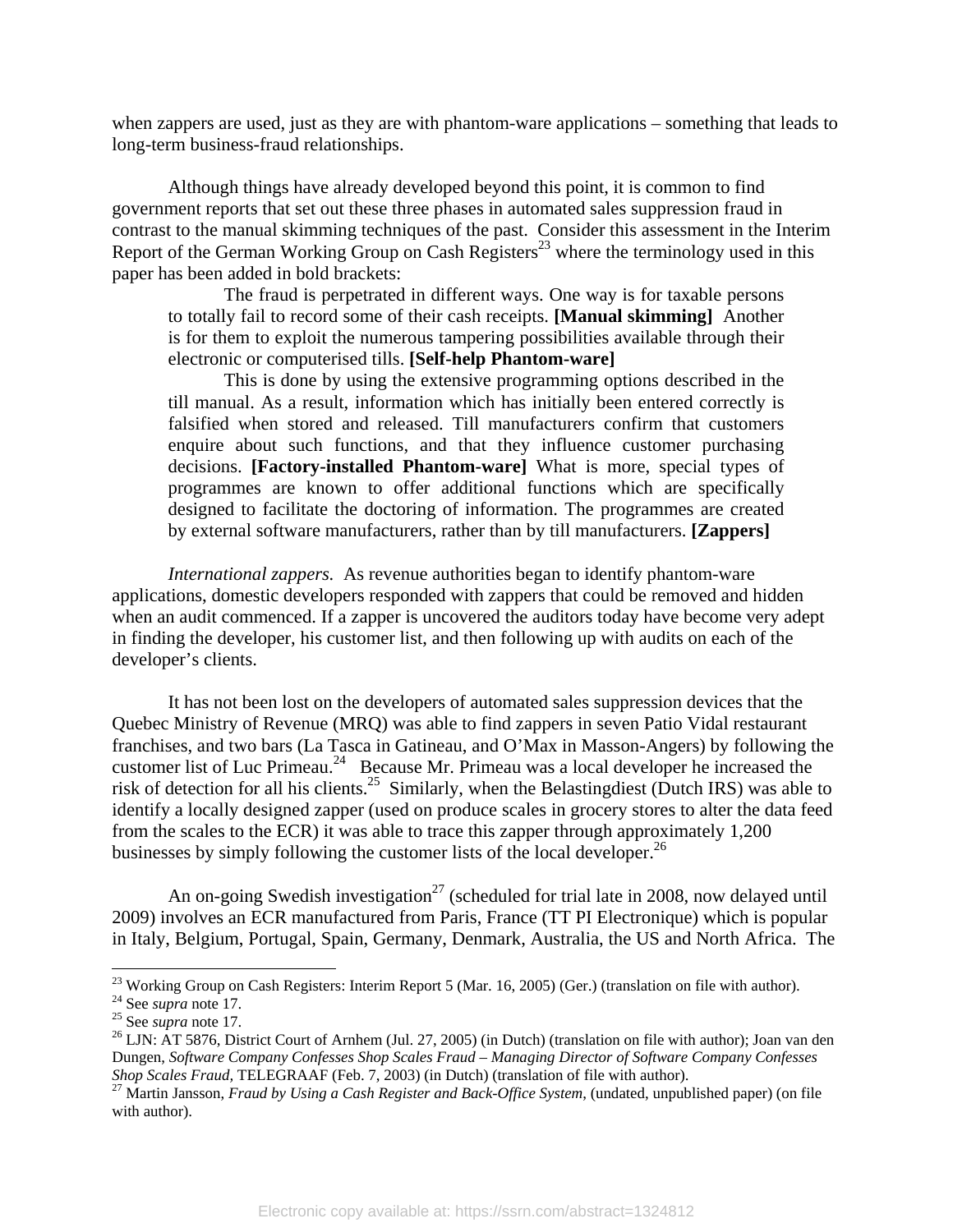operating system used in the specific TT PI Electronique ECRs under investigation includes a back-office program called Restodata.

The Restodata program is licensed and comes with a grey program dongle<sup>28</sup> on a memory stick. Directly attached to this dongle is a second (silver) memory stick that contains a zapper. The zapper used in this system has the ability to either (a) selectively change line items on a sales ticket (replacing expensive items with less expensive items and reducing the related VAT charges) or (b) perform a fully automated "zapping" of all transactions so that total sales for a day would be reduced by a specified amount. As a result, this zapper allows a fraudster to custom tailor his zapping. However, one of the most distressing aspects of this case is the following comment by Martin Jansson, the Swedish auditor who found this zapper:

In this case the restaurant under investigation used a backoffice program called Restodata. According to the exe-file the program was produced by a company called "Restodata Inc." However, we haven't been able to find that name anywhere.<sup>29</sup>

 The Swedish case is an excellent example of where zapper technology is headed. Zappers are being internationalized. In fact, if one examines the TT PI Electronique system with the zapper installed it is easy to see the system move from a Swedish interface to an English interface as the zapper is inserted into the POS system. Although not conclusive by any means, it does seem to suggest that the Swedish Tax Administration is up against a zapper that is a bit more difficult to trace than those found by the MRQ. The Swedish Tax Administration is most likely not looking at an in-house zapper, nor is it looking at a locally designed and distributed zapper. It is looking at a foreign zapper designed to facilitate local fraud.<sup>30</sup>

l

Although it appears that the search in British Colombia did not uncover zapper software [the suspect software performed normal bookkeeping functions] it is important to realize how much more difficult enforcement becomes when the developer is in a different jurisdiction from the distributor and the operator. In this case Revenue Quebec simply needed to work with the federal revenue authority to execute warrants. If this were a case where the developer was in a foreign jurisdiction Revenue Quebec would need to ask for federal treaty assistance.

 $2<sup>8</sup>$  A dongle is a small hardware key that plugs into the serial port or parallel port of a computer – used to ensure that only authorized users can copy or use a specific software application.<br><sup>29</sup> Martin Jansson, *supra* note 27.

<sup>&</sup>lt;sup>30</sup> Revenue Quebec encountered a similar problem in October 2002 when it began a large scale operation in connection with a zapper investigation that involved twelve search warrants in Montreal and Brossard. These parties were suspected of distributing a fraud-facilitating software that was developed in British Columbia. The press release indicates:

C'est dans ce contexte que le Ministère a exécuté dans un premier temps, hier, un mandat de perquisition à Vancouver concernant un groupe lié de quatre sociétés qui conçoivent un logiciel utilisé dans la restauration. Elles sont soupçonnées d'avoir conçu un logiciel muni de la fonction illicite en question et de l'avoir vendu à des distributeurs qui, à leur tour, l'ont vendu à des restaurateurs. Précisons que le Ministère a obtenu la collaboration de l'Agence des Douanes et du Revenu du Canada.

<sup>(</sup>It is within this context that the Ministry has implemented as a first step yesterday, a search warrant in Vancouver on a related group of four companies that design software used in restaurants. They are suspected of having developed a software bearing the illicit function [the zapper] in question and have sold to distributors [in Quebec] who, in turn, have sold to restaurants [in Quebec]. It should be noted that the Ministry has obtained the cooperation of the Agency of Customs and Revenue Canada.)

Revenue Quebec, Press Release, *Zapper : Le ministère du Revenu perquisitionne au Québec et en Colombie-Britannique* (*Zapper : The Ministry of Revenue conducts searches in Quebec and British Columbia*) (in French only)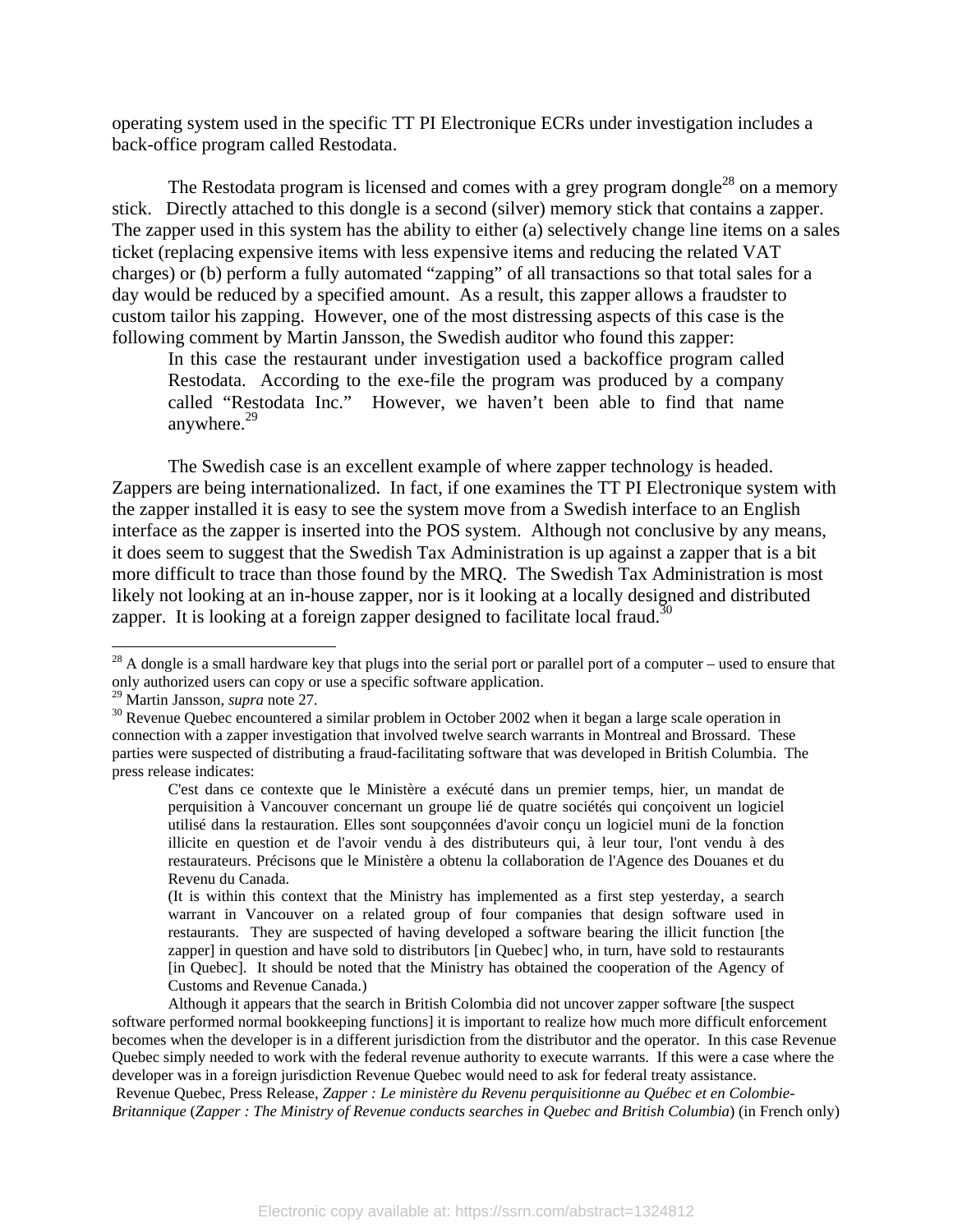Consider for example the following e-mail exchange between UK and Swedish auditors about zappers. Agents from HMRC establishing a new anti-fraud audit group are asking their counterparts in Sweden for names of ECRs where zappers have been found as well as whether or not the zapper can be identified in a computer audit. The premise underlying this conversation is that zappers travel easily across international borders. The Swedish auditor's response [necessarily edited for confidentiality purposes] is:

We have experience [with] several [types of] software but they are local. [They are] produced [developed] in Sweden. [I] don´t think that you have heard of {Zapper name omitted} or {Zapper name omitted} for example.

One [other] system is from Canada I think, {ECR operating system omitted}, but we don´t know so much about it. Other systems are {ECR operating system omitted} from {manufacture's name omitted} and {ECR operating system omitted} from {manufacture's name omitted} but in these system we haven´t revealed any fraud. In {Japanese manufacture's name omitted} there is a system with many names, one is {ECR operating system omitted} and [another] one is {ECR operating system omitted} but it is the same. It is a Spanish program as it seems and we have revealed a lot of fraud in this system and we also know how to reveal it. The {Japanese manufacture's name omitted} pc-system is installed in the cash register {model number of a specific ECR} and {model number of a different specific ECR} as I remember. I have heard that the Nederlands have a system that they have investigated with success but I don´t know the name of it. Perhaps that could be of interest for you. If you need I probably can provide a contact in the Nederlands. But I think the {Japanese manufacture's name omitted}-system should be common in the UK. $^{31}$ 

It is interesting to note how the Swedish tax official (speaking to a UK auditor) easily goes from a discussion of:

- Swedish zappers (two specific kinds) to the
- Canadian ECR operating system that they work on, and then to
- Spanish zappers and the ECRs manufactured by a

 Thus, consider the 2008 case of Logicaisse Computer Systems Ltd. This Quebec company is the exclusive distributor of RMS-Touch software. RMS Touch software in turn is designed and developed by Adler Microsystems Corp., dba RMS-TOUCH, a privately owned company, incorporated in 1986 in New Jersey. Adler is a US company with headquarters located in Fort Lee, about a mile north of the George Washington Bridge.

 If Revenue Quebec suspected that the zapper used with RMS Touch was developed at Adler Microsystems and if it wanted to execute search warrants at Adler, it would be a far more complex undertaking than that involved in the British Columbia case. It would involve first a discussion with Canadian federal authorities, who would then enter into treaty discussions with US federal authorities, followed by further discussions with New Jersey authorities. It is important to note that there is no public indication that this kind of four-way enforcement effort has occurred in the Logicaisse case. It is the Canadian company (Logicaisse) not the American company (Adler) who is suspected of developing the zapper. For Revenue Quebec's description of the Logicaisse Ltd. investigation see *supra* note 22 [Revenue Quebec, Press Release, *Les systèmes informatiques Logicaisse ltée dans la mire de Revenu Québec* (Computer systems Ltd. Logicaisse in the grasp of Revenue Quebec) (Mar. 12, 2008) a*vailable at:* http://www.revenu.gouv.qc.ca/eng/ministere/centre\_information/communiques/ev-fisc/2008/12mars.asp (last visited Dec. 18, 2008).]

<sup>31</sup> Personal e-mail communication, August 31, 2008 (on file with author).

*available at* : http://www.revenu.gouv.qc.ca/eng/ministere/centre\_information/communiques/ev-fisc/2002/24oct.asp (last visited Dec. 18, 2008).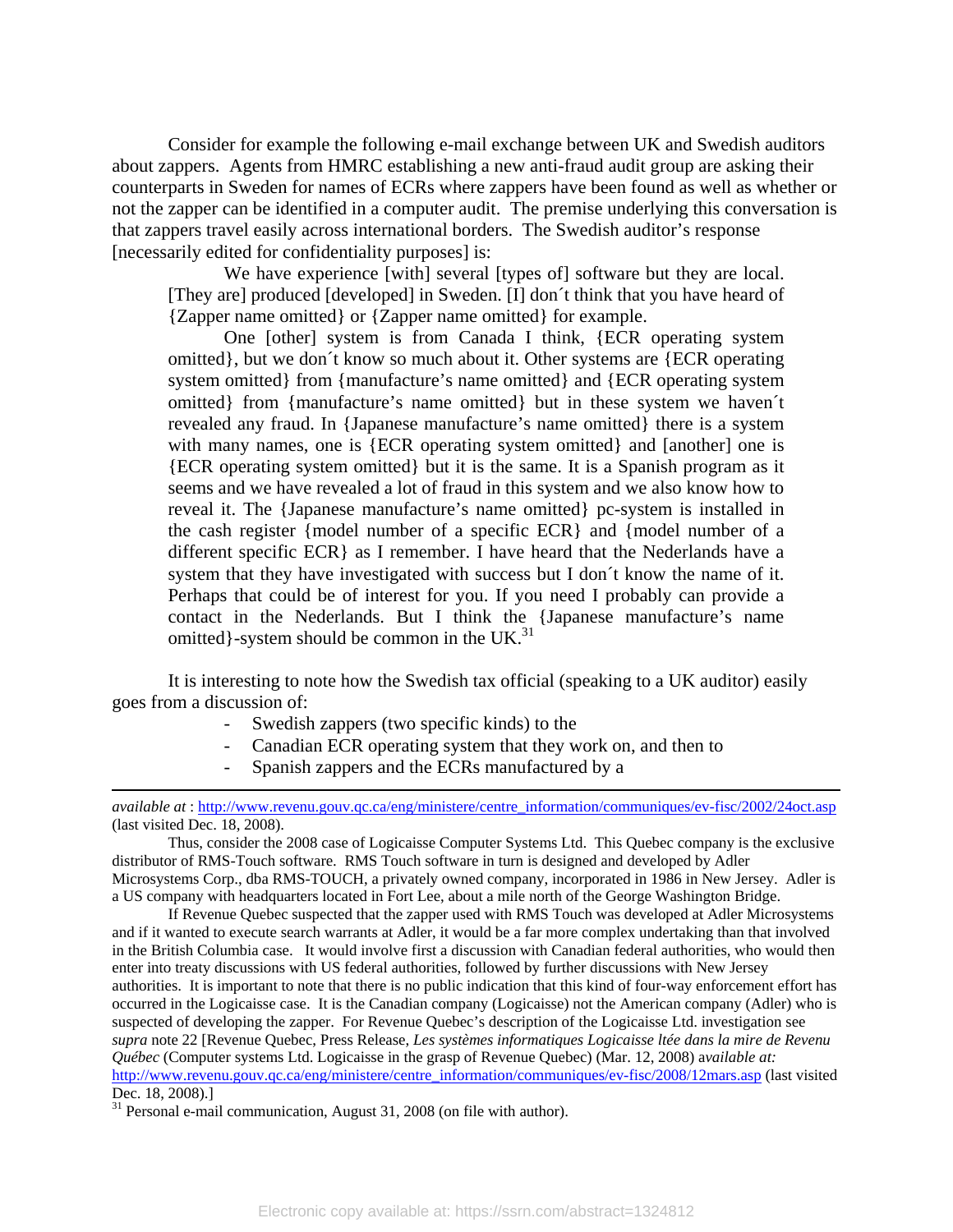#### Japanese company which they work on.

The assumption throughout is that some of these ECR systems should be found in the UK, and if so, then so should the zappers that skim sales when they are installed on them.

# SOLUTIONS – POLICY ORIENTATIONS

Globally, two policy orientations guide enforcement actions in this area – one approach is rules-based; the other is principles-based.<sup>32</sup> They are not mutually exclusive – degrees of blending are common. Rules-based jurisdictions adopt comprehensive and mandatory legislation regulating, and/ or certifying cash registers. Jurisdictions taking this approach include Greece and Germany. These jurisdictions are classified generally as "fiscal till" or "fiscal memory" jurisdictions.

Principles-based jurisdictions rely on compliant taxpayers following the rules. Compliance is enforced with an enhanced audit regime. Comprehensive, multi-tax audits (the simultaneous examination of income, consumption and employment returns) are performed by teams that include computer audit specialists. Audits are frequently unannounced and preceded by undercover investigations that collect data to be verified. Jurisdictions taking this approach include the UK and the Netherlands. France has implemented a program of preventive audits that target technology providers.<sup>33</sup> A similar effort can be found in Quebec where the customer lists of audited technology providers have been used to roadmap later audits of businesses suspected of technology-assisted skimming.

Quebec is in transition between these policy orientations. Prior to January 28, 2008 Quebec was squarely with the group that preferred a principles-based approach. However, the Quebec Minister of Revenue, Jean-Marc Fournier, announced<sup>34</sup> that by late 2009 the MRQ will begin testing the *module d'enregistrement des vents* (MEV).<sup>35</sup> The MEV will be used only in the restaurant sector. By 2010 or 2011 MEVs will be mandatory in all Quebec restaurants, where they will assure accuracy and retention of business records within electronic cash registers (ECRs).

Notably, the US does not have a coordinated zapper enforcement effort. It falls in neither camp. In fact, the US has only uncovered two zappers, one at Stew Leonard's Dairy in Norwalk Connecticut where \$17 million in federal tax liabilities accrued from the skimming of a far large

<sup>32</sup> Fiscalis Committee Project Group 12, Cash Register Project Group, *Cash Register Good Practice Guide*, 5-6 (Dec. 2006) (unpublished report on file with author).  $\frac{33}{1d}$  at 6.

<sup>&</sup>lt;sup>34</sup> Revenue Quebec, Press Release, Jean-Marc Fornier, *Pour plus d'équité dans la restauration : il faut que ça se passe au-dessus de la table* (For more equity in the restaurant sector it is required that [business is conducted] above the table) (Jan. 28, 2008) *available at* :

http://www.revenu.gouv.qc.ca/eng/ministere/centre\_information/communiques/autres/2008/28jan.asp (last visited Dec. 18, 2008, translation on file with author).

<sup>35</sup> Jean-Marc Fornier, *L'évasion fiscale au Québec : Facturation obligatoire dans le secteur de la restauration – Sous-déclaration des revenus dans le secteur de la restauration* (Tax Evasion in Quebec : Obligatory Billing in the Restaurant Sector – Under-declaration of revenues in the restaurant sector) 3 (January 28, 2008) (in French) (powerpoint presentation and translation on file with author).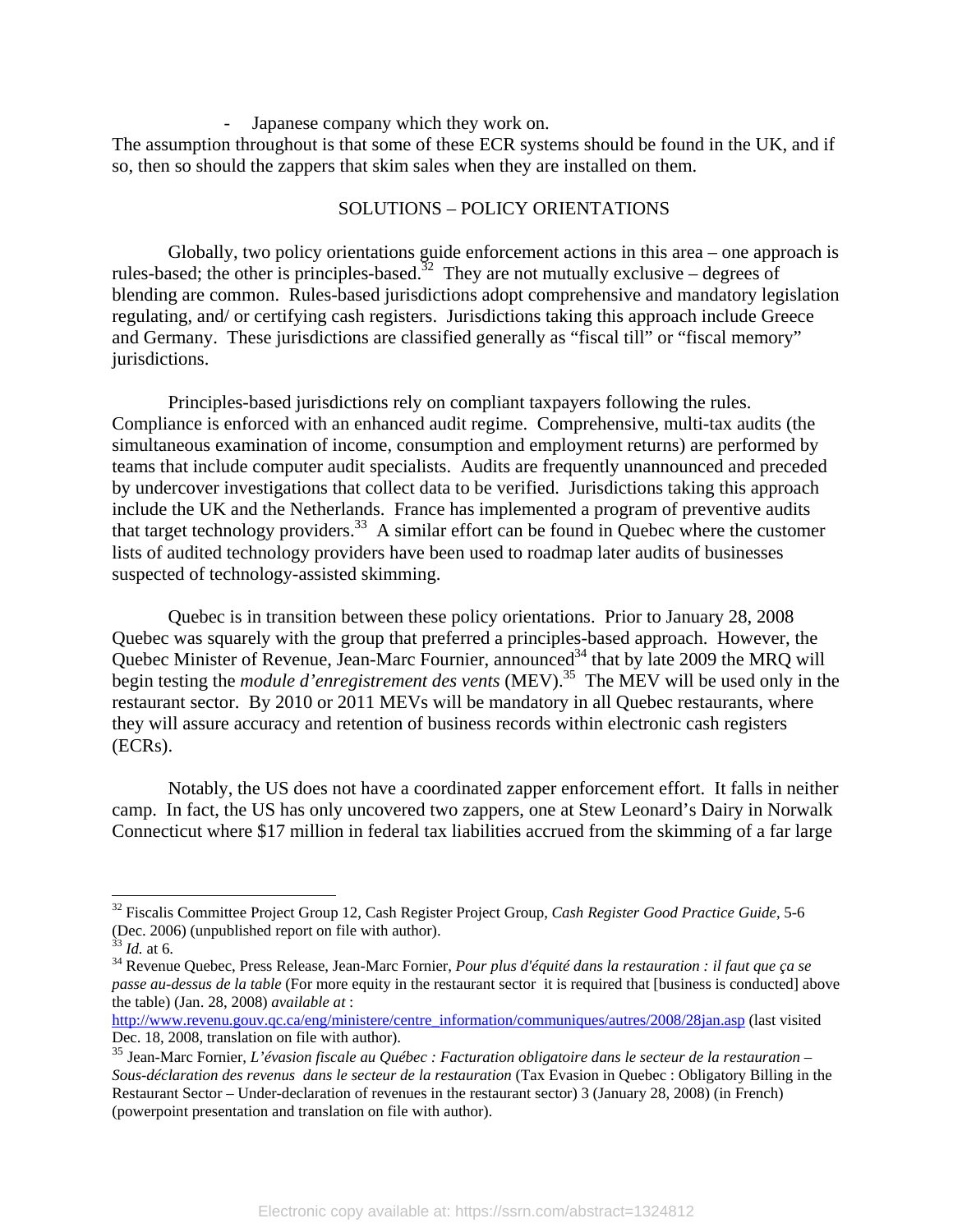amount of profits,<sup>36</sup> and the other at the LaShish restaurant chain in Detroit Michigan where \$20 million in cash sales were zapped and allegedly sent to Hezbollah in Lebanon.<sup>37</sup> The zappers in these cases were found almost by mistake. The *Stew Leonard's Dairy* case came about when a US Customs officer found more than \$50,000 in cash in a suitcase carried by Mr. Leonard on one of his frequent trips to St Martin.<sup>38</sup> The *La Shish* case came about because the owners failed to file a tax return. Roy Furchgott of the New York Times reported that, "[a]uthorities declined to comment on how the reported crime was discovered, but according to court records, [the owner] failed to file a tax return in 2003."<sup>39</sup>

The US is particularly hampered in its approach to zappers – federal income tax audits are not well coordinated with state and local retail sales tax audits. In addition, computer audit specialists are not normally assigned to audits of small and medium sized enterprises (SMEs), and this is where the zappers are.

Nevertheless, if any state in the US became serious about this problem it might find that we might have a unique blend of rules and principles based solutions if we were to consider a simple extension of the Streamlined Sales and Use Tax Agreement (SSUTA).<sup>40</sup> Under the SSUTA certified third party software providers  $(CSPs)^{41}$  could be tasked with assuring ECR accuracy. Not only is the SSUTA legal framework operational, but at present levels of technology a CSP could readily assure a state like California that the correct retail sales tax was being collected and remitted, while it could also assure federal authorities that zappers were not being used to underreport income. Certification of the CSP would need to be undertaken jointly (by state and federal agencies) as would oversight of their operation. Quebec has not considered a SSUTA/ CSP solution, but it might look at this option if it were to consider extending the MEV outside the restaurant sector.

## SOLUTIONS – PRESENT APPLICATIONS

 The final section of this paper will consider the range of current solutions to automated sales suppression software. Four approached will be described. The traditional fiscal till solution (employed by Greece) will be contrasted with the traditional principles-based solution (employed by the Netherlands). Because Germany will conclude the development of a smart card in 2009 that will extend, simplify and substantially reduce the costs of a fiscal till solution it will be considered next, along with a proposal to blend rules and principles based solutions in an extension of the SSUTA.

<sup>36</sup> U.S. v. Stewart J. Leonard Sr. & Frank H. Guthman, 37 F.3d 32 (1994), *aff'd.* 67 F.3d 460 (2nd Cir. 1995) (details of the tax fraud are preserved in these appeals of the sentence).<br><sup>37</sup> Press Release, U.S. Dept of Justice, Eastern District of Michigan, LaShish Financial Manager Sentenced for 18

months for Tax Evasion (May 15, 2007) *available at*:<br>http://www.cybersafe.gov/tax/U.S.aopress/2007/txdv072007\_5\_15\_ElAouar.pdf (last visited Feb. 3, 2008).

http://www.cybersafe.gov/tax/U.S.aopress/2007/txdv072007\_5\_15\_ElAouar.pdf (last visited Feb. 3, 2008). 38 *Leonard,* 37 F.3d at 35.

<sup>&</sup>lt;sup>39</sup> Roy Furchgott, *With Software, Till Tampering Is Hard To Find*, NYT C6 (August 20, 2008).<br><sup>40</sup> Streamlined Sales and Use Tax Agreement (adopted November 12, 2002, amended November 19, 2003 and further amended November 16, 2004) § 203 (defining a CSP as "[a]n agent certified under the Agreement to perform all the seller's sales and use tax functions, other than the seller's obligation to remit tax on its own purchases.") *available at* http://www.streamlinedsalestax.org.<br><sup>41</sup>*Id.*, at § 203 (defining a CSP as "[a]n agent certified under the Agreement to perform all the seller's sales and use

tax functions, other than the seller's obligation to remit tax on its own purchases.")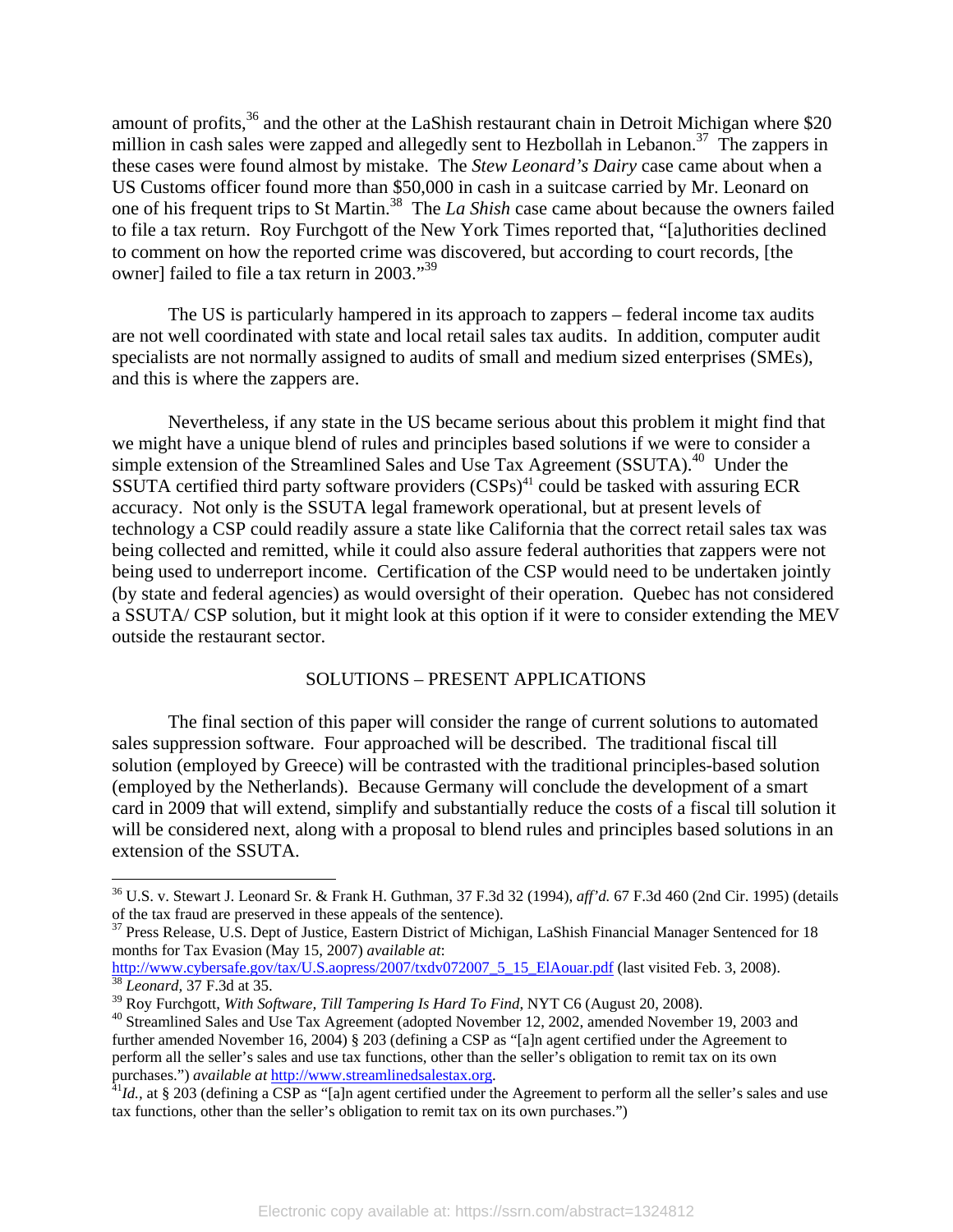# GREECE: FEDs; FECRs, AFED Printers; FESDs

Greece has had comprehensive, rules-based fiscal till legislation in place for over twenty years. Technical specifications for Fiscal Electronic Devices (FEDs) were published widely in  $2004<sup>42</sup>$  When considered as a whole, these rules attempt to provide complete data security within an ECR.

Under Greek rules FEDs are divided into two categories: (a) fiscal electronic cash registers (FECR) which are accompanied by autonomous fiscal electronic device printers (AFED Printers), and (b) fiscal electronic signing devices (FESDs). The first are used *only* in B2C transactions; the second may be used in B2C or B2B transaction. Both digitally sign tax-related documents.

*FECRs and AFED Printers*. Fiscal electronic cash register (FECR) is a term that includes ordinary stand-alone cash registers, and cash registers equipped with advanced connection capabilities (network or PC operated machines). Autonomous fiscal electronic device printers (AFED Printers) are fiscal printers that operate only via a connected computer. They have no keyboard or display terminal. They do more than just print receipts however. AFED Printers store and secure in their fiscal memory the data that has passed through them (revenue from sales, and taxes collected).43

Data from the electronic journal memory is signed by a secure hash algorithm (SHA-1).<sup>44</sup> This hash value is permanently safeguarded and stored in the fiscal memory. Daily sums

 $^{42}$ A European directive (98/34/EC) requires that whenever a Member State adopts new technical rules, specifications, or legal requirements the Member State is obliged to announce this to the EU before the rules take effect. According to this directive there is a minimal standstill period of three months. During this period any Member State (or the European Commission) has the right to express a "detailed opinion." The issue of a detailed opinion extends the standstill period for another three months, and allows further consideration of the rules by all parties. Greece made the technical specifications for FEDs public in 2004. As a result, the Greek rules are well known not only within the EU but among the larger community of ECR manufacturers and distributors. They are available in Greek as well as in official translations in three other languages, and can be accessed on the internet. English: http://europa.eu.int/comm/enterprise/tris/pisa/cfcontent.cfm?vFile=120040135EN.DOC German: http://europa.eu.int/comm/enterprise/tris/pisa/cfcontent.cfm?vFile=120040135DE.DOC<br>French: http://europa.eu.int/comm/enterprise/tris/pisa/cfcontent.cfm?vFile=120040135FR.DOC

<sup>&</sup>lt;sup>43</sup> The FECR and AFED Printers must be equipped with either a 2-roll paper printing station, or a 1-roll paper slip printer station as well as a daily Electronic Journal (EJ) memory. [EJ memory is different from fiscal memory. EJ memory stores all information slips and tickets ("legal receipts") from the issuance of the previous Z Report until the issuance of the next Z Report. It is sometimes called the Temporary Daily Slip Storage Memory (TDSSM). "Fiscal memory" on the other hand, is the basic secure element in the Greek system. It is based on a ROM – Read Only Memory – chip that is securely placed within the fiscal cash register. Into this memory all important fiscal data is stored.] EJ memory is either pluggable/unpluggable or fixed. It resides in the fiscal device and is always a flash memory.

<sup>&</sup>lt;sup>44</sup> The Secure Hash Algorithm (SHA-1) was developed by the US National Institute of Standards and Technology. SHA-1 is a widely accepted data encryption tool. It produces a 40-character string by hexadecimal symbols (20 bytes), and the string [or the "hash value"] uniquely defines the processed data [in the case of an ECR issuing receipts in B2C transactions this data is the values on the printed receipt]. SHA-1 is described in detail in the Federal Information Processing Standard 180-2 (August 1, 2002) *available* at:

http://csrc.nist.gov/publications/fips/fips180-2/fips180-2.pdf (last visited Aug. 8, 2008).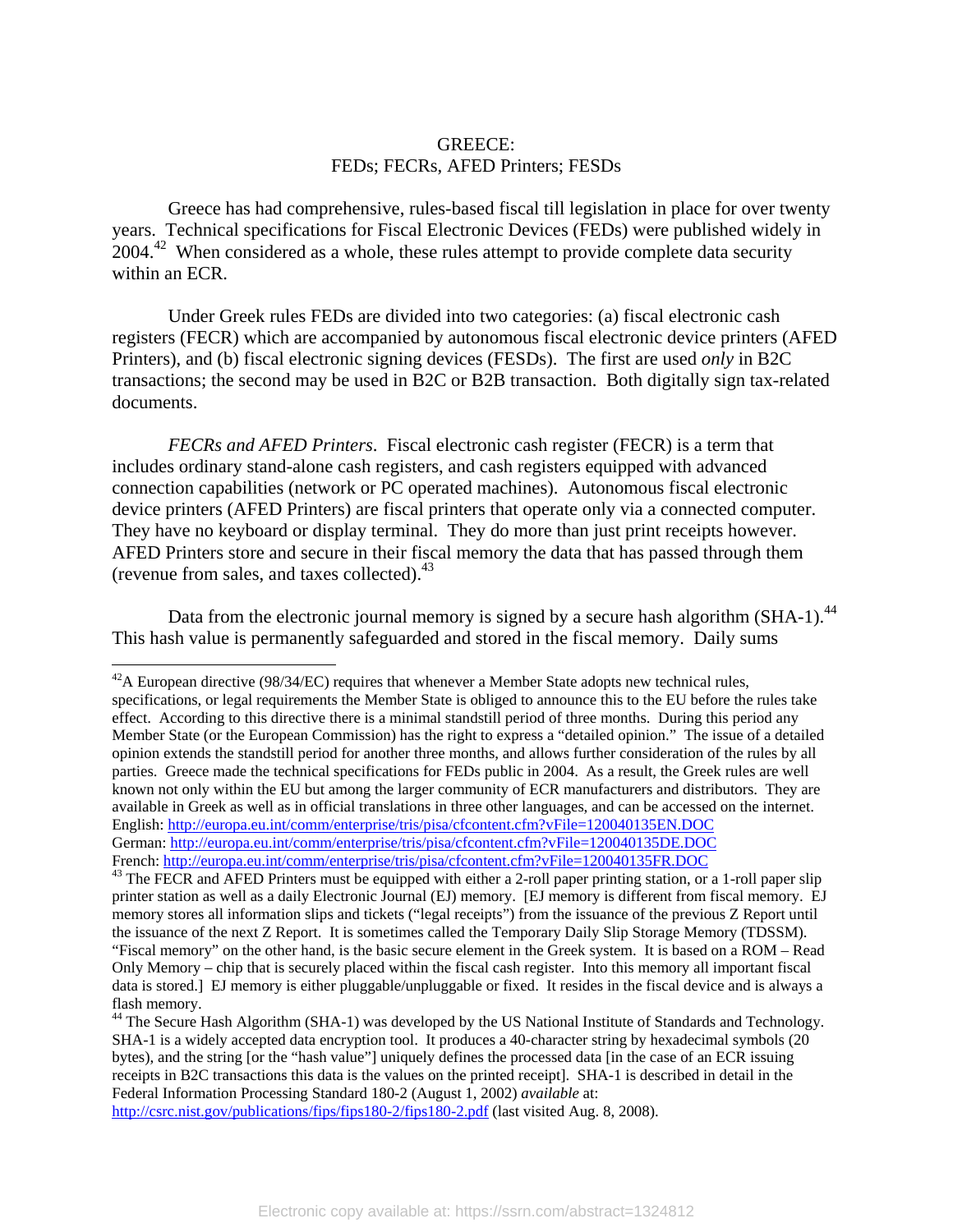(receipts and VAT amounts) are saved into the fiscal memory, cumulatively and on a daily basis. This function essentially preserves the X and the Z Reports along with the Electronic Journal.

The cost of FECRs varies from  $\epsilon$ 200-250 to  $\epsilon$ 800-1,000 depending on the manufacturer.<sup>45</sup> Every manufacturer, developer, or importer of ECRs into Greece must seek approval for each specific model that they intend to sell in the Greek market.<sup>46</sup> A license to sell a specific ECR is issued by a special technical (inter-party)<sup> $47$ </sup> body (committee) and will be issued only when the ECR conforms to all statutory technical specifications.<sup>48</sup> Applications are made to the Department of Fiscal Electronic Cash Registers and Systems of the Ministry of Finance and must be accompanied by a working model of the system for which a license is sought. The committee has authority to examine any additional data (including experience in the field, business solvency, creditworthiness, technical capacity of personnel), and has the authority to recall and cancel licenses in cases where material changes have been made in systems or in the conditions under which the license was granted.

Once a model has successfully passed all tests, the committee issues and gives to the interested company a unique license number for the specific model. The license number is recorded by the National Wide Information Center of the Ministry of Finance and is printed on each receipt ("legal receipt") issued in each retail transaction. In addition, this number is required to be placed on a label that is visibly fixed to each machine. As a result, the certification of a specific ECR can be checked both through a visual inspection of the machine and by matching the license number on a machine with a given receipt.

*FESDs*. Under Greek rules a business owner can choose to use either a FECR (an ordinary, inexpensive certified cash register), or a fiscal electronic signing device (FESD). If an FESD is selected it probably means that the owner has capabilities, technology skills or a budget allocation that would allow the use of a sophisticated computer system.

FESDs are designed for B2B applications. They are used primarily to e-sign invoices, but can be used for any tax document including a final retail receipt. FESDs are connected to an entrepreneur's computer system via a dedicated port (RS-232; Ethernet RJ-45; USB). A driver must be installed to allow the computer system to interface with the FESD. Essentially, the FESD functions as a virtual printer allowing the entrepreneur's back office software (ERP system or accounting software package) to function normally. However, every tax document required to be signed is diverted through the interface to the FESD where a signature is created (the SHA-1 algorithm is applied) and a hash value is transmitted to (and printed on) each

<sup>&</sup>lt;sup>45</sup> Personal e-mail communication with Panos Zafiropolous (February 24, 2008) (on file with author).

<sup>&</sup>lt;sup>46</sup> There are roughly 300,000 to 350,000 FECRs and POS systems with secure recording devices (FESDs) in Greece. The turnover of these devices is between 30,000 to 40,000 machines annually. There are over 300 different models of ECRs certified for use in the Greek market representing approximately 50 different manufacturers, importers and distributors. *Cash Register Good Practice Guide, supra* note 32, Appendix D, at ¶ 4.1.<br><sup>47</sup> An "inter-party" body under Greek rules is a committee where each member is assigned by one of the political

parties in the Greek parliament. Although the term of office is for two years, the composition of the committee will change as political power shifts in Greek elections.

<sup>&</sup>lt;sup>48</sup> Technical specification change with advancing technology, and revisions to the law are made every two to four years. Guidance on these matters comes primarily from specialized laboratories of National Technical University of Athens (NTUA). The NTUA is also assigned by the committee to perform all the necessary evaluation tests to carried samples of FCRs.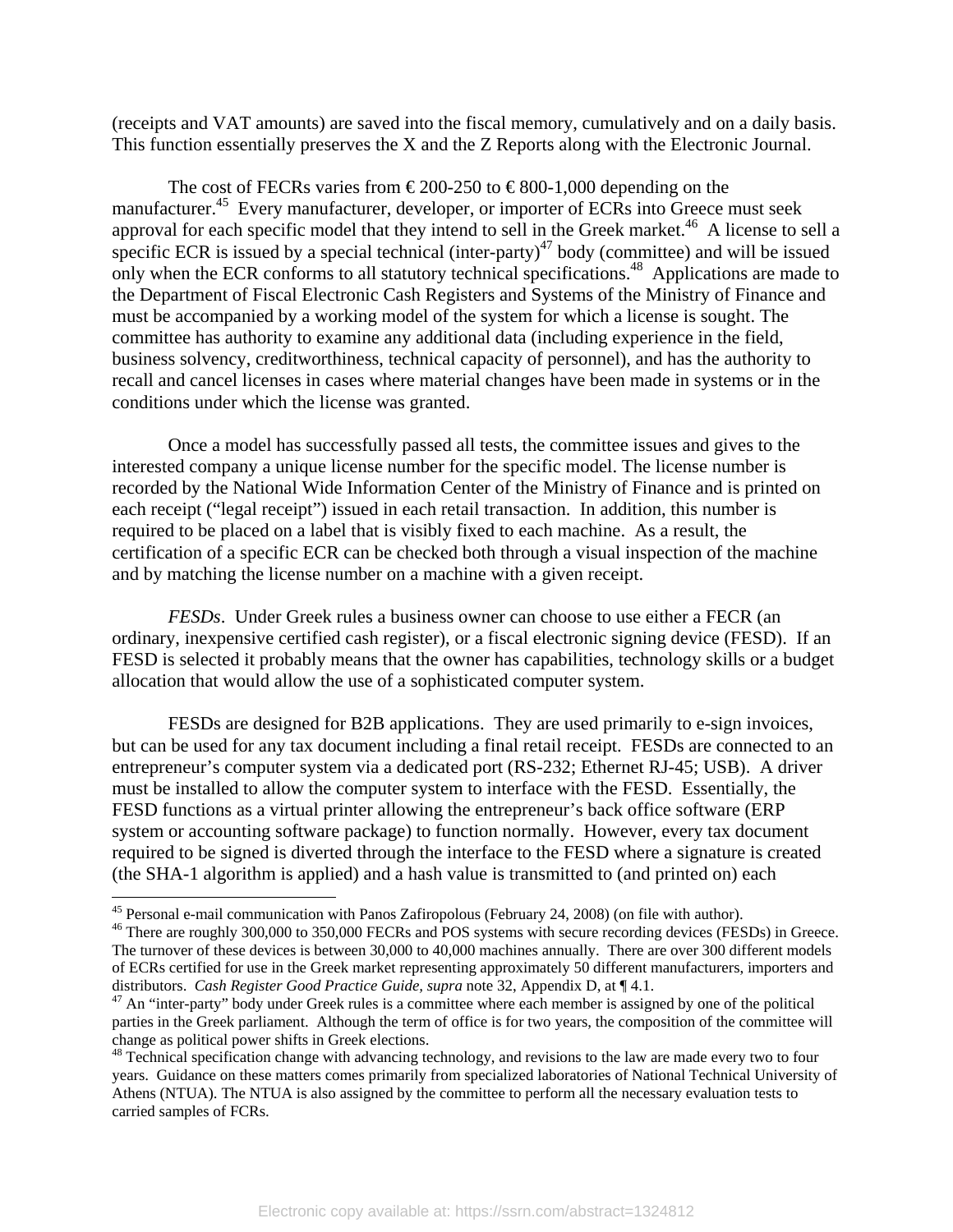document. The whole-day hash value is permanently saved in the FESD's fiscal memory.<sup>49</sup> This preserves all data on the document in detail. $50$ 

Presently the cost of an FESD is between  $\epsilon$ 450 and  $\epsilon$ 650. Thus, a FESD alone can cost more than a FECR, and for this reason smaller businesses do not normally use FESDs to issue legal receipts.<sup>51</sup> Economies of scale also come into the picture because a single FESD can support many cash registers linked on a network. It can be installed remotely (even in another city), and need not be directly connected to the point of sale terminal.

An FESD owner is obligated to preserve signed documents and to store them on a safe digital medium (optical or magnetic). Thus, auditors can check the integrity of these files by running the same algorithm (SHA-1) and comparing the new hash value against the existing ones secured within the FESD's fiscal memory.

*How FECRs with AFED Printers and FESDs defeat Zappers and Phantom-ware*. Because FECRs are certified for compliance with all technical specifications set out in Greek law – a law that is supported and updated regularly by the research laboratories of the NTUA – it is a very simple matter to determine if a specific ECR has been tampered with.

Factory-installed phantom-ware must be removed before certification. If a self-help version of phantom-ware<sup>52</sup> is on the ECR it will either be blocked or, or there will be a record of the manipulation so that its impact on revenues will be neutralized. Only true data from real transactions will be preserved and SHA-1 encrypted in the fiscal memory. Use of an add-on zapper will be a violation of the licensing regulations. It will be detected in the same manner as self-help phantom-ware. Severe penalties apply, but detection does require an audit.

Through the certification process the Ministry of Finance preserves a copy of all approved firmware. It is a simple matter to calculate a checksum value  $(CRC-32^{53})$  or SHA-1) for the object code of the firmware. Any auditor can then read the contents of the program memory of a certified ECR and determine if changes have been made in the firmware (through phantom-ware or zappers) by comparing his reading with that of the file kept in the Ministry of Finance.

<sup>&</sup>lt;sup>49</sup> From a hardware and a security perspective, there is very little difference between an AEFD Printer (with an electronic journal) and a FESD.

<sup>&</sup>lt;sup>50</sup> Personal e-mail communication from Panos Zafiropoulos at item D (February 24, 2008) (on file with author).

<sup>&</sup>lt;sup>51</sup> In an effort to mitigate the cost of FESDs the tax law allows owners to depreciate FESDs as fixed assets over three years. There is also a government loan program to assist in the purchase of all FEDs (FCRs; AEFD Printers; FESDs). The interest on these loans is subsidized at 3%.

<sup>52</sup>For a discussion of self-help phantom-ware see: Richard T. Ainsworth, *Zappers and Phantomware: The Need for Fraud Prevention Technology, supra* note **Error! Bookmark not defined.**<br><sup>53</sup> CRC-32, or cycle redundancy check, takes as input a data stream of any length, and produces as output a value of

a certain space, commonly a 32-bit integer. The term CRC is often used to denote either the function or the function's output. A CRC can be used as a checksum to detect alteration of data during transmission or storage. CRCs are popular because they are simple to implement in binary hardware, are easy to analyze mathematically, and are particularly good at detecting common errors caused by noise in transmission channels. The CRC was invented by W. Wesley Peterson. W. Wesley Peterson & D. T. Brown, *Cyclic Codes for Error Detection,* 49 PROCEEDINGS INST. RADIO ENGINEERS 228 (Jan. 1961).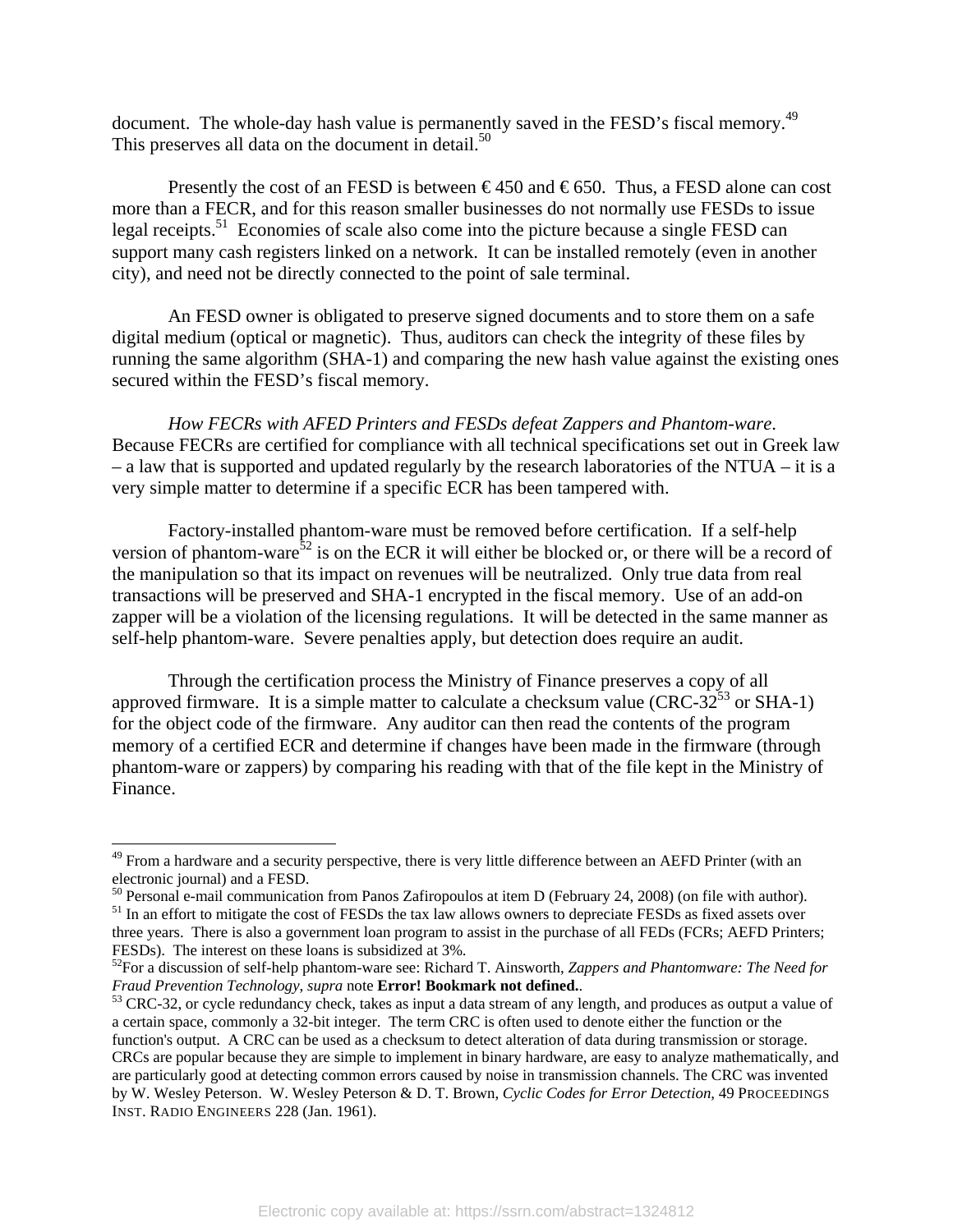FESDs accomplish the same result as FECRs. Neither phantom-ware applications nor zapper installations are effective when an FESD is installed. The FESD will sign each document and preserve an encrypted trace in the fiscal memory of the device. Deletion or manipulation of the records associated with cash receipts is no longer possible without detection.

Thus, if a Greek vendor produces a pro-forma receipt though an ECR the details of the pro-forma receipt will be recorded in the Electronic Journal. If the ECR is a FECR this data enters the Electronic Journal, and if the AFED Printer is set up to capture this data it will be preserved in the fiscal memory and signed with a secure hash algorithm (SHA-1). Thus, it will be possible to identify enterprises that routinely offered customers lower prices in exchange for voiding the pro-forma invoice. This would not be possible with FESDs. FESDs are virtual printers, and if data is not being sent to a printer an FESD would have no need to e-sign it.

Both of the Greek solutions are very effective enforcement measures. If a receipt is printed both the FECR with an AFED Printer solution, as well as the FESD solution will assure tax authorities that the tax collected on cash transactions have been recorded. It is important to note however, that all of these efforts are directed only at accurate record retention. Returns must still be prepared and filed, payments remitted for the taxes due or collected, and the revenue authority still needs to audit to insure compliance. Admittedly, this audit should be easier, but it is still needed.

# THE NETHERLANDS: COMPREHENSIVE TRADITIONAL AUDITS

The Netherlands is a principles-based jurisdiction, relying only on traditional audits to detect sales suppression technology. Fiscal till jurisdictions, like Greece, also must rely on audits, but not to the same extent and certainly not with the comprehensive scope as the Dutch. Technology does not replace auditing; it only makes auditing easier. Thus, Quebec announced an increase in the use of inspection teams in tandem with the announcement that MEVs would soon be deployed. The MEV, which functions like a Greek FESD, is designed with an auditor's eye. It harmonizes data feeds from widely diverse ECRs, and translates encrypted signatures on receipts into bar codes that can be scanned with hand-held optical readers.

The German assessment, also a fiscal till jurisdiction, is similar to that in Quebec. Germany believes that fraud technology has advanced so far that success with traditional audits is virtually impossible without a secure technological record. The German Federal Audit Office (Bundesrechnungshof or BRH) indicated on November 24, 2003 to the Federal Ministry of Finance that:

*The latest generation of cash registers and cash register systems makes it impossible for tax authorities to detect fraudulent declarations of cash receipts. In these systems, data that have been entered, as well as system-generated register and control data can be secretly tampered with. This leads to a high risk of lost taxes that cannot be overestimated. This situation must change immediately.* …

The analysis reveals that auditors and tax investigators have constantly discovered fraudulent manipulations of cash registers and the data they store.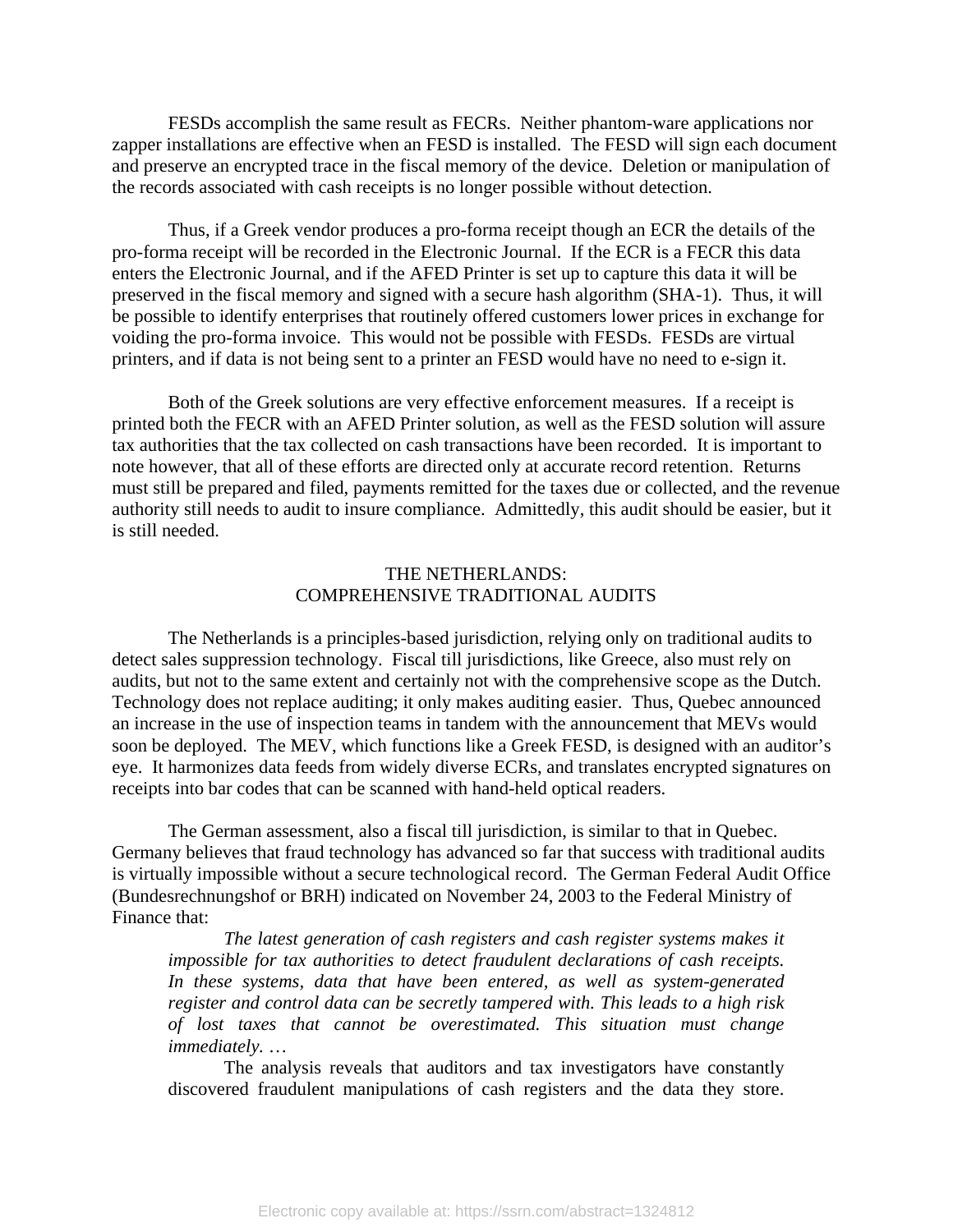However, such manipulations could only be discovered in older generations of electronic cash registers and cash register systems.

Verification of data has become extremely difficult since the introduction of new cash registers and cash register systems....<sup>54</sup>

Brazil's experience with ECR manipulation reinforces the German and Quebec assessment. Reliance on technology – alone – to block manipulation is not sufficient. No matter how much security is placed over digital records, an audit is always necessary. Brazil requires that a "Black Box" be attached to each ECR. The device secures the electronic journal, and can only be accessed by the tax administration. But as the 2008 criminal audit of all the supermarkets in Belém, *Operação Caixa 2* (Operation Second Register), demonstrates fraudsters intent on skimming can find a way to get into the Black Box.55 Similarly in 2007 *Operação Tesouro* (Operation Treasure-hunt) indicates that fraudsters have even been able to tamper with the Black Box remotely. This operation, conducted in the State of Bahia, uncovered over threehundred food service establishments that used software to manipulate data *before* it was sent to the Black Box.<sup>56</sup>

<sup>56</sup> *Operação Tesouro* (Operation Treasure-hunt) in the State of Bahia involved:

l

http://www.jornaldamidia.com.br/noticias/2007/10/02/Bahia/Sonegacao\_fiscal\_leva\_sete\_empres.shtml (in Portuguese) (last visited Dec. 17, 2008) (translation on file with author).

<sup>54</sup> BRH comments 2003, No 54, Federal Parliament circular 15/2020 at 197-198 (Nov. 24, 2003) (in German, emphasis in original) (original and translation on file with author).

<sup>&</sup>lt;sup>55</sup> "Operação Caixa 2" (Operation Second Register) conducted by the Brazilian Federal Revenue service began on October 1, 2007. In the early stages it involved 50 fiscal auditors, 20 tax analysts and 20 support personnel (police units) operating in 10 teams in the city of Belém. On the first day of the operation five companies (supermarkets) were raided, 175 recording machines were confiscated and 60 were found to have irregularities. In addition 17 suppliers were searched. By the second day 4 more supermarkets were raided in Capanema and 2 more in Bragança were searched. "The fiscal auditor and coordinator of this activity, José Renato Gomes, affirms that yesterday's work is essential for finding out whether this kind of fraud is all coming from Belém, from the corporations supplying the equipment, or if it is being set up and carried out outside the State." Receita Federal fiscaliza supermarcados em Belém (Federal Revenue Service investigates supermarkets in Belém); Receita Federal dá prosseguimento à Operação Caixa 2 (Federal Reserve Gives the Go-ahead to Operation Caixa 2); Operação Caixa 2 divulga balance hoje (Operation "Caixa 2" to release results today) PLANTAO ONLINE EDITION (Oct. 1, 3 &18, 2007) *available at:* http://www.orm.com.br/plantao/comentar.asp?id\_noticia=290720 (in Portuguese – sequence of posting on the Federal government web page) (translations on file with author).

<sup>…</sup> seven businessmen from the bar and restaurant sector, as well as the owners of two information sector businesses, namely Networks and Stella Systems, accused of being responsible for the development of a tax evasion software program…. 28 search warrants … 35 teams … comprised of 264 people, … the civil police, civilian and military police officers, tax auditors, revenue agents, prosecuting attorneys and intelligence professionals … According to the technicians involved … between 2005 and 2007 the fraudulent accountancy performed by the "Colibri" [hummingbird] software program permitted the illegal withholding of almost R\$2 million. The number of establishments involved in the scheme may be as high as 300 in the food service sector alone … these businessmen have been withholding nearly 40% of their companies' turnover. … the Colibri software, developed by Networks, is a database program for commercial automation, commonly used by bars, restaurants and luncheonettes. The fraud consists in the use of the program with a certain configuration permitting the deactivation of the Receipt Issuing Device (ECF), and thus keeping the machine from issuing a receipt during payment for sales of products or services.

<sup>?</sup>Thecnological fraud?..Bahia::Fraude:Sonegação Fiscal Leva sete Empresários para a Prisão Terça-feira, (*Technological Fraud? Bahia:: Fraud: Seven Businessmen Imprisoned for Illegal Withholding of Taxes*) JOURNAL DA MIDIA (Oct. 2, 2007) *available at*: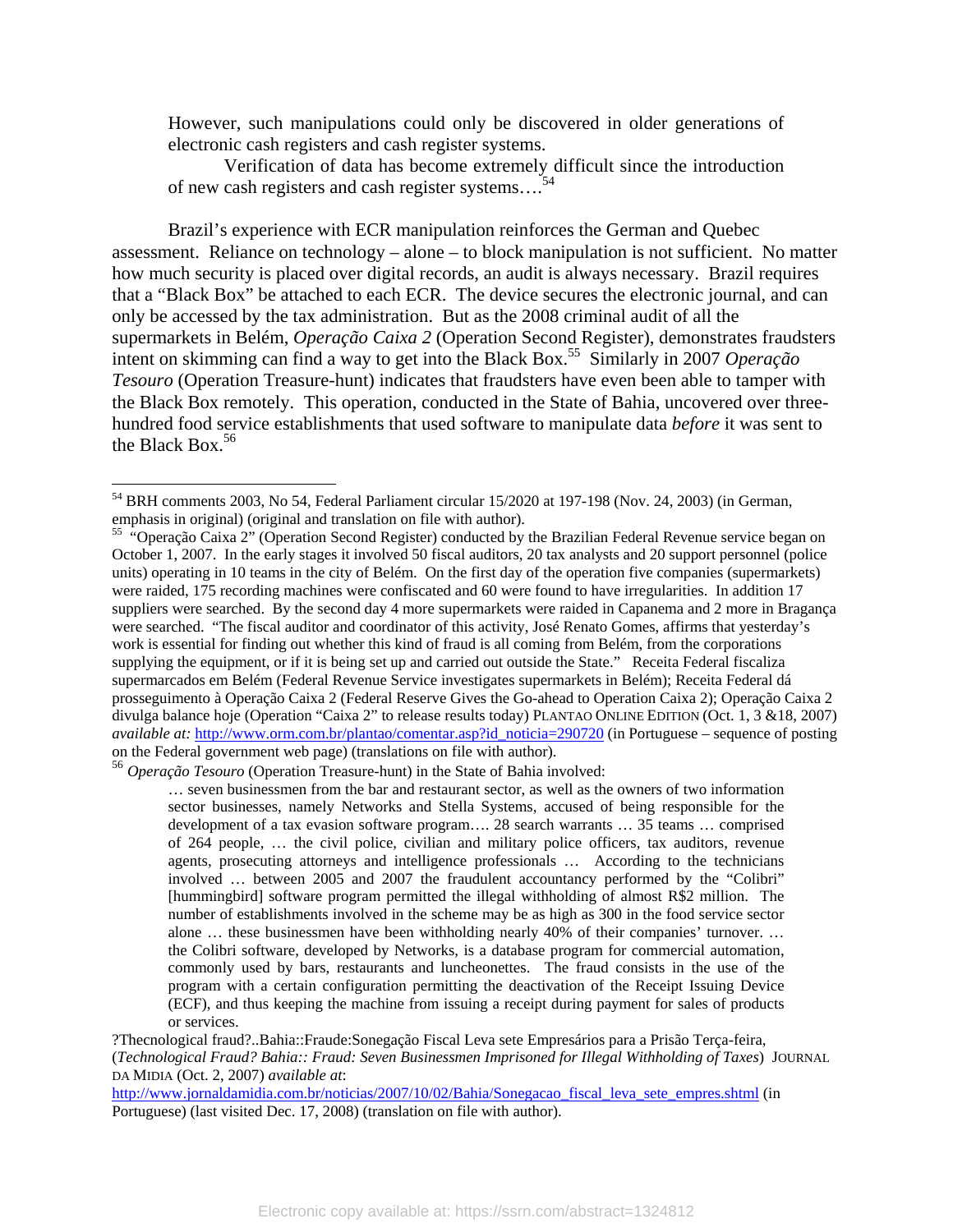However, the Greek experience appears to stand in contrast to the Brazilian as well as in contrast to the German and Quebec assessments. Even though regular audits of FECRs, AFED Printers and FECDs are conducted by Greek authorities, no significant enforcement actions involving ECRs have reached the courts, or can be referenced by tax officials.<sup>57</sup> One might have expected things to be different (in light of the twenty-year certification experience Greece has with ECRs). It is not clear if this is a case of false-confidence in technology, or a case of superior technology, but in light of the Brazilian investigations, the Greek approach needs to be considered carefully.

The Netherlands is clearly at the other extreme. The Dutch are convinced that audits (alone) are sufficient. They reject fiscal till technology. The fundamental emphasis in the Netherlands is on detailed, comprehensive, and technologically penetrating audits. Direct government intrusion into the recordkeeping systems of all businesses (encrypting the memory of all ECRs and POS systems) just to catch a few fraudsters is avoided at all costs. Following a pure principle-based approach to enforcement, the Netherlands feels it can rely on good business practices and compliant tax payers.

However, Netherlands officials speak about performing "deep audits" – that is, audits that are not focused just on the sales records in the ECR. A "deep audit" considers businesses comprehensively – it looks at income taxes, consumption taxes and employment taxes simultaneously and with heavy stress on the interrelationships among taxes. Ben B.G.A.M. van der Zwet, lead auditor for technology compliance indicates:

The Dutch Tax Authority is convinced that the appropriate approach is to use principle based laws in this area. This method involves maintaining the law by stimulating the compliance of taxpayers. It is premised on a belief that we should be working from a starting point of trust to get compliance, or to provide explanations.

With respect to the problem of auditability and the completeness of sales for enterprises with sizable over-the-counter payments, the Dutch Tax Authority has decided to work to improve voluntary compliance.

The Dutch Tax Authority is cooperating with software developers, suppliers and manufacturers of cash registers, branch organizations, and larger companies.58

 The Netherlands has been successful with this approach. One of the best examples of how a comprehensive multi-tax audit can uncover data manipulations, and how this fraud is derivative of the symbiotic relationship that develops between SMEs and their ECR providers

<sup>&</sup>lt;sup>57</sup> The author has been in e-mail correspondence with Panos Zafiropoulos from the Greek revenue authority. Panos responds to an inquiry about Greek legal cases on zapper enforcement actions by noting:

Because of the very strict and quite detailed technical specifications that exist in Greek legislation, there are no infamous fraud cases regarding cash registers being used so far.

Personal e-mail communication (May 10, 2008) on file with author.

<sup>58</sup> Ben B.G.A.M. van der Zwet, *Fiscal Obligations to Cash Registers in the Netherlands* 8 (Draft 20080206) (unpublished manuscript, on file with author).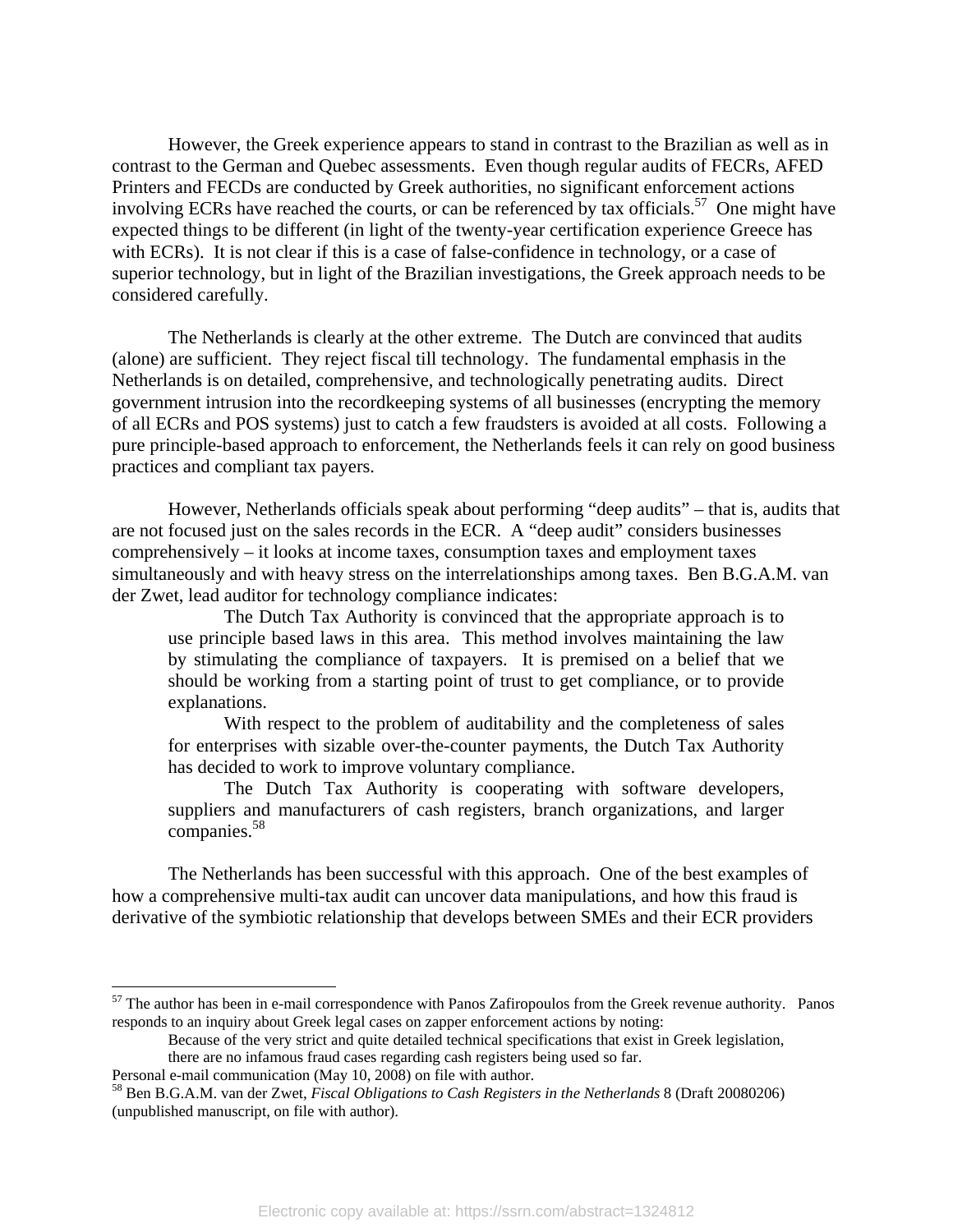can be seen in the Grand Café Dudok case.59 A *grand café* is a style of café that occupies a single large space welcoming a large amount of foot traffic and a large cash-based clientele, so it is an ideal business for skimming.

Dudok skimmed cash receipts with a primitive zapper and used a portion of the cash to pay employees under the table. The Belastingdienst (Dutch IRS) was suspicious of the low wages reported, and thought that additional (unreported) compensation might be being distributed (under the table).<sup>60</sup> Testimony in the case indicated that on the second day of the payroll audit the managing director of Straight Systems BV visited Dudok where he was approached by the Dudok's owner-manager. Straight Systems  $BV<sup>61</sup>$  supplied the Finishing Touch point-of-sale cash registers that were used by Dudok. The owner-manager explained that he was having difficulty accounting to the Belastingdienst for the wages that were being reported, in part because the auditors were also questioning the turnover that was reported. The numbers did not "seem right" to the auditors, and they were requesting back-up data, something that would lead them to the primitive zapper he was using.

The managing director of Straight Systems explained the existence of a more sophisticated zapper, a "hidden delete" option already embedded in the Finishing Touch cash registers. This was, "… a hidden menu option that, after enabling …, allowed operators of catering establishments to delete cash register receipts from the system."62 After this discussion "… an employee of [Straight Systems] visited [Dudok] and explained [and enabled] the application of the erase rule [or hidden delete function<sup>63</sup>], after which [Dudok] subsequently decided to start using [it] …"64 Once more, Ben B.G.A.M. van der Zwet observes:

The most interesting thing about [Dudok] is that the discovery of the fraud was completely the benefit of a good and thorough tax audit. Based on our

<sup>59</sup> District Court of Rotterdam, LJN: AX6802 (Jun 2, 2006) *available at*:

http://zoeken.rechtspraak.nl/resultpage.aspx?snelzoeken=true&searchtype=ljn&ljn=AX6802 (in Dutch) (translation on file with author); appealed to the District Court of The Hague where the judgment is upheld LJN: BC5500 (Feb.

<sup>29, 2008)</sup> *available at*: http://zoeken.rechtspraak.nl (in Dutch) (translation on file with author). 60 LJN: BC5500, at F3. Prior to using the phantom-ware installed on its system Dudok was skimming sales in a very amateur fashion. The entire sales records of the POS system were deleted and records were reconstructed on x-cell spreadsheets. The examining agents did not trust the spreadsheets and asked for the POS records as a back-up to confirm what they were being shown on the audit. This in turn lead to the conversation with Straight Systems BV where Dudok was informed that they already had phantom-ware that might solve this problem installed in their system. Ben B.G.A.M. van der Zwet, (personal e-mail correspondence May 28, 2008) (on file with author).

<sup>&</sup>lt;sup>61</sup> Straight Systems BV is a Netherlands company that specializes in single-service ECR systems where all hardware and software are developed "in house." The company web site offers a 24-hour help desk where there is "… one point of contact for all hardware and software for checkout's front office and back office systems." *Available a t:*   $\frac{http://www.straight.nl}{62}$  (in Dutch, translation on file with author) (last visited May 24, 2008).<br> $\frac{62}$  LJN: AX6802, at Consideration of the Evidence (Jun 2, 2006) (in Dutch) (translation on file with author). The

case discusses three software programs: Twenty/Twenty; Finishing Touch; Tickview.exe. Twenty/Twenty was a US touch-screen program that did not have a phantom-ware application. Straight Systems BV added the phantom-ware application to Twenty/Twenty and renamed the program Finishing Touch. Using just this program you can view the sales ticket and change data. With a secret command the Tickview.exe program within Finishing Touch can be activated and the operator is asked if they would like to delete the whole ticket. If an affirmative response is given then the system records a "no sale" and the entire audit trail to the original data is eliminated. Ben B.G.A.M. van der Zwet, (personal e-mail correspondence May 28, 2008) (on file with author).

 $63$  The trial court in Rotterdam refers to the phantom-ware application as a "hidden delete function" whereas the appeals court in The Hague refers to the phantom-ware as "the erase rule."

 $64$  LJN: BC5500, at F3.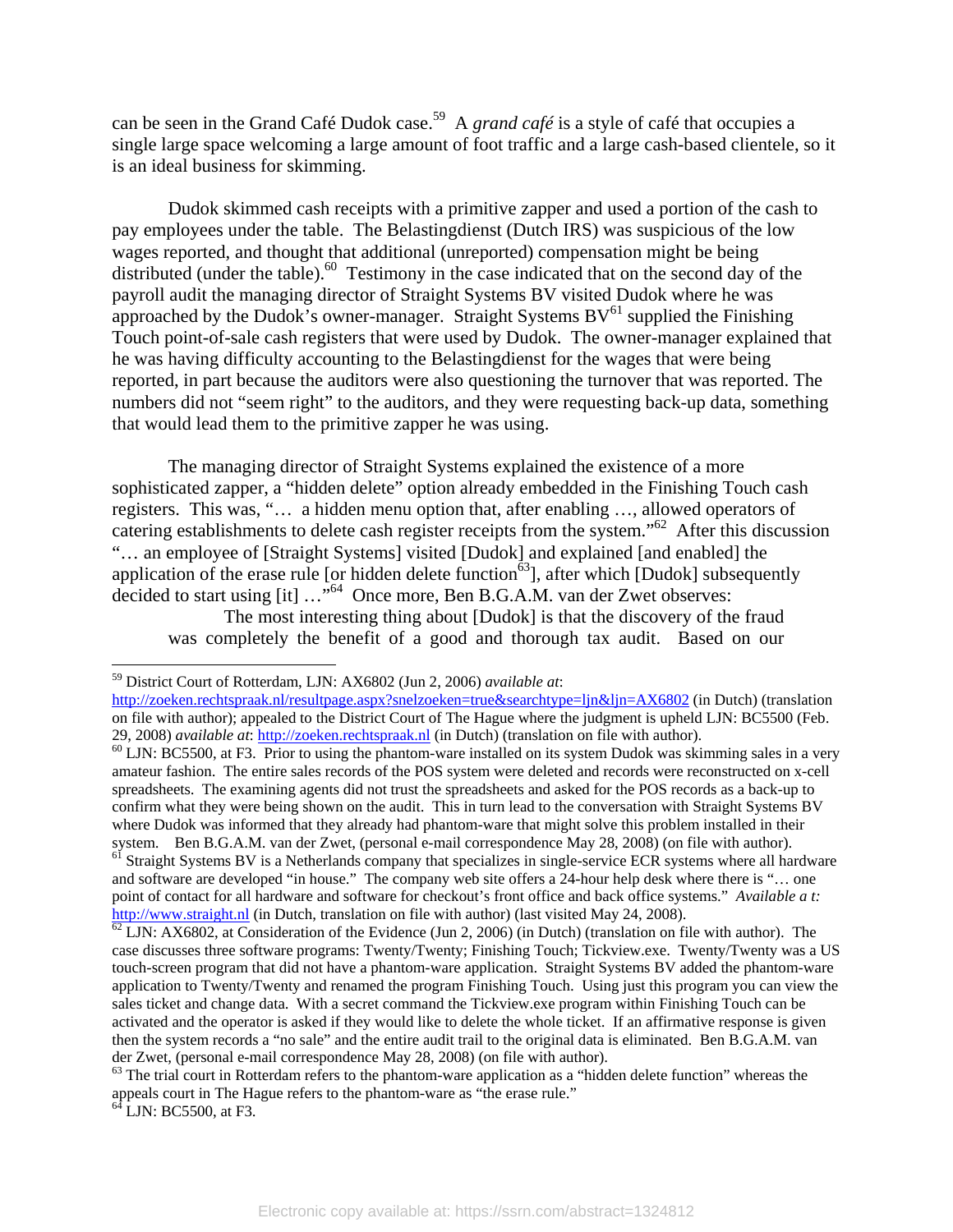principle based law, tax officers were not satisfied getting the total reports and MS excel work-pages with total sales etc. They wanted the detail information of the POS. The tax officers persisted in their efforts to get the detailed information. This forced the entrepreneur to ask the POS supplier to help him out. Because [the entrepreneur] was aware that once the POS records were audited the fraud would instantly be clear.

Straight Systems was helpful by installing an additional hidden feature of the POS system. Records in the POS could [now] be deleted and the records renumbered so that no gaps would appear.

A thorough investigation of the tampered databases revealed the deleting of the records anyway. So this was not simple bad luck [for the taxpayer] but a good audit job of the Tax administration!<sup>65</sup>

The court upheld criminal tax fraud determinations in the Dudok case under income, value added, and payroll taxes. Both the restaurant operator and the ECR/ software provider were convicted. Other successful audit-intensive cases in the Netherlands include:

- Microcraft Software which developed Analyse (aka, CX Analyse and Retail) as a management information system for grocery stores, butchers and bakers. It worked off a combination of ECRs and grocery scales. The zapper could be started with a hidden combination of key strokes, and the user could then indicate a percentage of turnover that would be skimmed.<sup>66</sup>
- B&F Software and Computers B.V. developed *Beleids Informatie Systeem* (B.I.S.) for hairdressers and an add-on program for zapping cash sales through POS and client information systems. After entering a percent to skim the system selects customers to eliminate (for example male walk-ins without appointments paying cash without special services).67

Thus, it is clear that an intensive and comprehensive audit approach works against automated sales suppression devices. There are a number of sizeable cases in the Netherlands and a much larger number of cases in Quebec that demonstrate the effectiveness of this approach. Quebec however, unlike the Netherlands, feels that more than an audit is needed. The  $MEV$  is a rules-based supplement to the audit effort.<sup>68</sup>

The UK shares the Netherland's opinion,<sup>69</sup> and would prefer to avoid universal fiscal till solutions. However, this was prior to a recently completed National Pilot study of 941 enterprises where the first phantom-ware programs have been uncovered in the UK. Based on the scope of this fraud (something that has not been fully analyzed as of this writing), the UK may change its position.<sup>70</sup>

<sup>&</sup>lt;sup>65</sup> Ben B.G.A.M. van der Zwet, (personal e-mail correspondence Apr. 16, 2008) (on file with author).

<sup>&</sup>lt;sup>66</sup> LJN: AT 5876, District Court of Arnhem (Jul. 27, 2005) (in Dutch) (translation on file with author).<br><sup>67</sup> B&F Optics B.V. (District Court of Amsterdam (Aug. 11, 2005) (in Dutch) (translation on file with author).

 $68$  The Quebec approach is to have the MEV together with specialized inspection teams, and a significant public awareness program. Revenue Quebec, Tax Evasion in Quebec (powerpoint), supra note 35 at slide 5.<br><sup>69</sup> See supra note 32, Cash Register Good Practice Guide, 1.4.4 & Appendix E.<br><sup>70</sup> Jennifer Mitchell, HMRC: Local Comp SME I

file with author).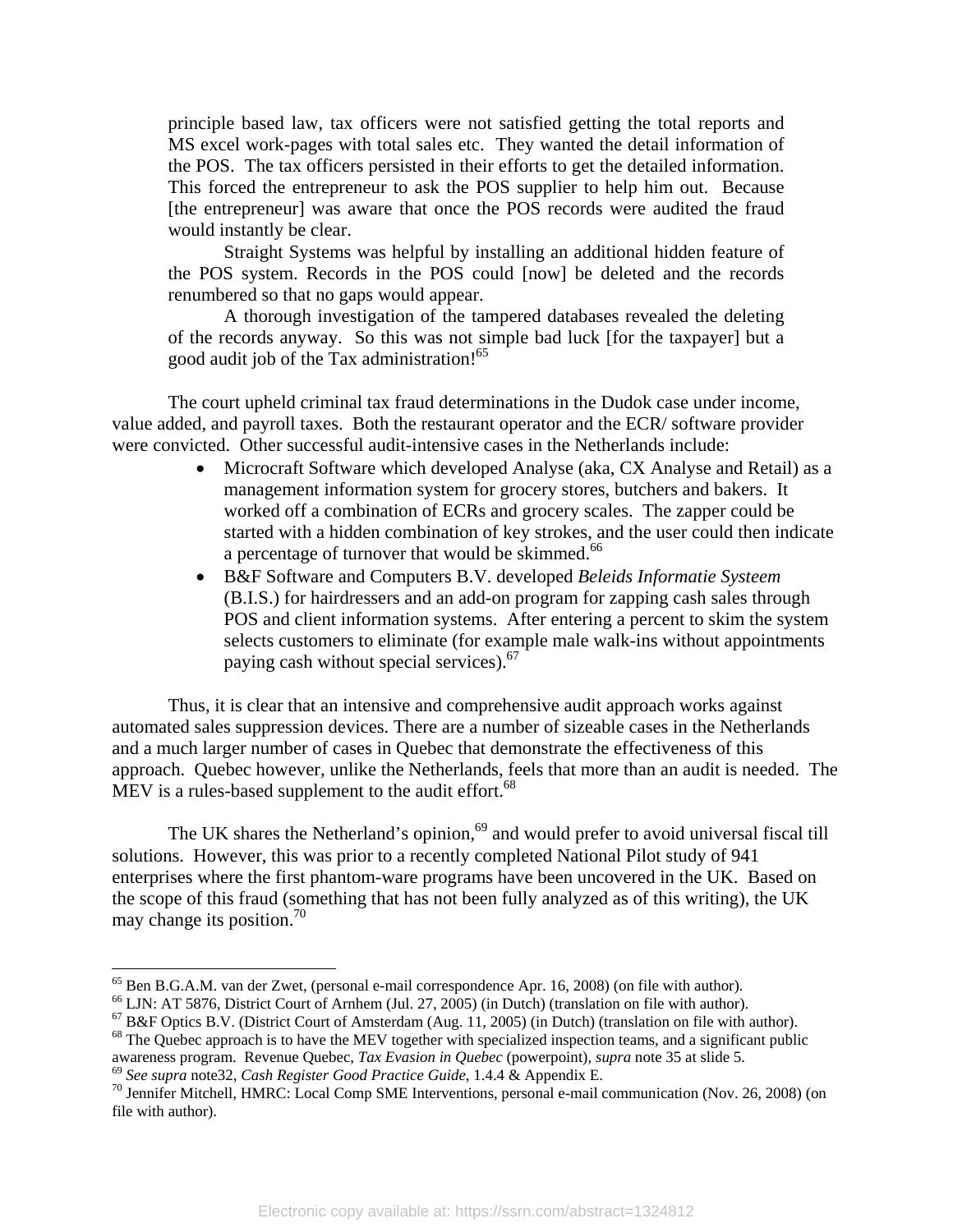## GERMANY EMBEDDING SMART CARDS IN ECRs

The German Working Group on Cash Registers, comprised of the highest-tier central and regional tax authorities, has been examining automated sales suppression (both phantom-ware and zapper applications) in use in the country. An Interim Report has been released.<sup>71</sup> The problem is deemed to be serious, and a technological solution is entering the final stages of testing.

The German solution involves encrypting critical data from the ECR on smart cards securely embedded in ECRs. The German National Metrology Institute (PTB: Physikalisch-Technische Bundesanstalt) is the home of the INSIKA project (Integrierte Sicherheitslösung für Kassensysteme – Integrated Security Solutions for Cash Registers). INSIKA began work on prototypes of the solution in 2008.

Papers on encryption<sup>72</sup> by Dr. Norbert Zisky of the PTB convinced the German Working Group that encryption techniques had been sufficiently tested in secure communication settings with measuring instruments<sup>73</sup> that they could form the basis of a solution to zappers.

The INSIKA project was charged with completing the technical specifications for a signature smart card by the summer of  $2008<sup>74</sup>$  Included with the technical specifications for the

<sup>72</sup> Norbert Zisky, *Manipulation Protection – Electronic Cash Registers and POS Systems*, German Federal Standards Laboratory, Brunswick & Berlin (May 2005) (unpublished draft on file with author); Norbert Zisky, *Manipulationsschutz elektronischer Registrierkassen und Kassensysteme* German Federal Standards Laboratory, Brunswick & Berlin (Mar. 15, 2004) (Ger.) (unpublished draft on file with author). Since this early paper there have been a few modification to Professor Zisky's proposal. The critical changes include:

 $74$  At the time of this draft the INSIKA project appears to be on schedule, although the time line for publication of the results have been pushed back from the summer of 2008 to the autumn, and now to the spring of 2009. Professor Zisky indicates:

 $^{71}$  Working Group on Cash Registers: Interim Report (Mar. 16, 2005) (Ger.) (on file with author).

<sup>1.</sup> The signature device (smart cards) distributed by the tax authorities will be personalized to the tax payer not to the cash register (cash box);

<sup>2.</sup> The signature device will have a set of dedicated sum storages which will be controlled by the signature device itself. It [will] generate the relevant data from the set of data to be signed. In the [case where there may be] a loss of signed data the tax authorities [will be] able to read the stored data from the smart card. The sum storages [are required] to read out periodically and [are required] to be stored after signing.

<sup>3.</sup> The receipts [must] contain all relevant data for the verification of the transaction (including the signature). These [receipts will be] exactly the same [as those] in the memory (from the point of view of data modeling). With the help of [the memory record] you are able to validate each receipt. Falsification of receipts [is] not possible. But there is a little problem [currently]: If you have the paper receipt you [will need] to type in every character into your computer by hand (or you may use a scanner). The manual test of receipts without technical support will be the exception, but it [will be] possible.

Norbert Zisky, personal e-mail communication (Feb. 15, 2008) (on file with author).

<sup>73</sup> Luigi Lo Iacono, Christoph Rulans & Norbert Zisky, *Secure Transfer of Measurement Data in Open Systems*, 28 COMP. STANDARDS & INTERFACES 311 (Jan. 2006); SELMA Project http://www.selma-projekt.de (in German) (last visited Feb. 12, 2008).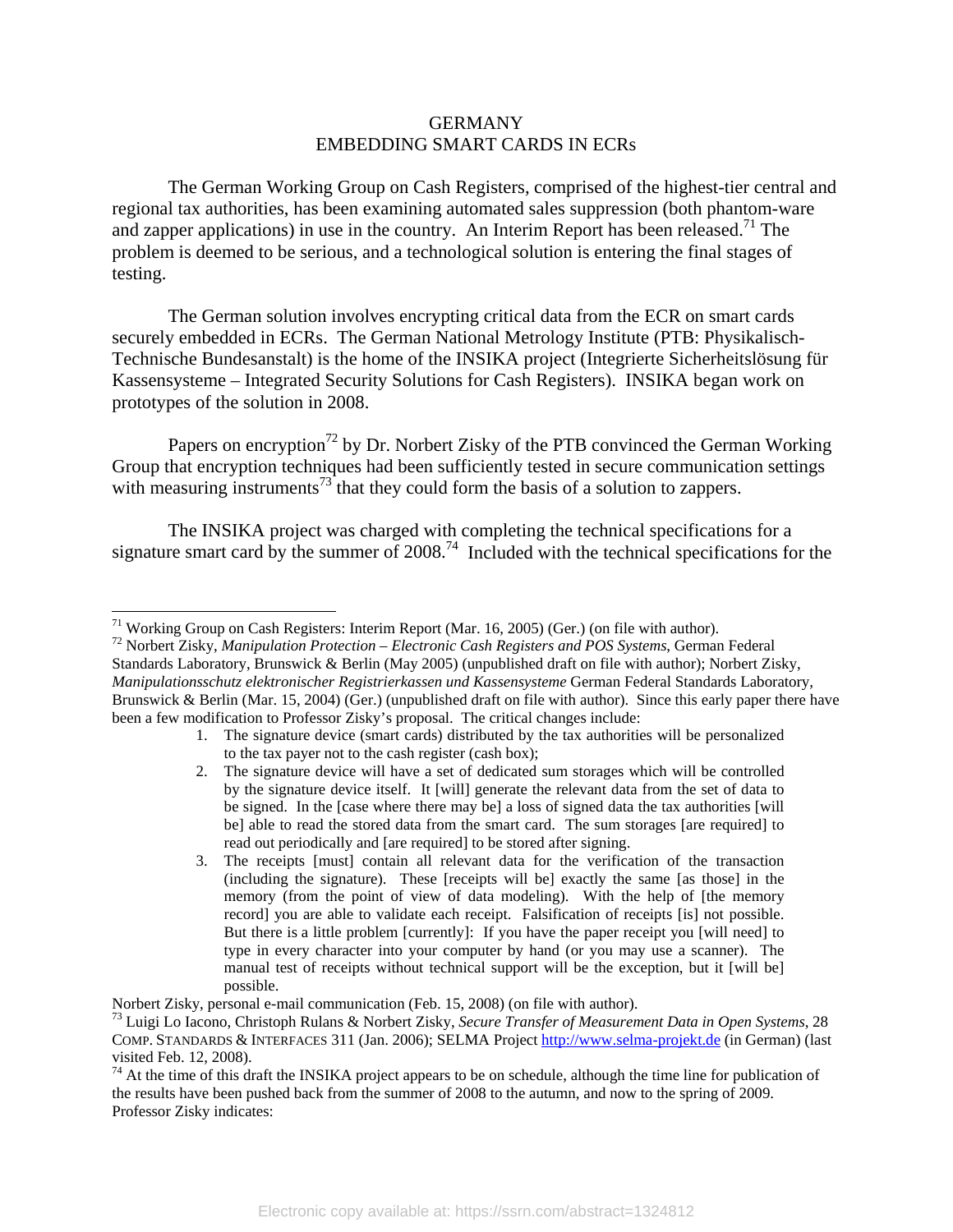signature smart card will be a determination of the data structures and formats, communication protocols and security analysis for the system.<sup>75</sup>

Based on the recommendations of the Working Group, Vectron Systems AG developed (and is currently demonstrating) a privately developed prototype of the German solution. Under the Vectron prototype, every record holding of sales data (or any other activity performed on a cash register) is secured through an encrypted hash total of the main data elements in the ECR. A secure electronic signature is issued for this data based on Public Key Infrastructure (PKI).

The essence of the German solution revolves around cryptography and smart card access to cryptographic data preserved within the cash register or POS system. If the revenue authority audits it can access the records of the cash register with a "key" to read the data and determine if there has been tampering. Dr. Zisky indicates:

The fiscally relevant data records can be examined both locally and after their transmission over various communication channels, [processes will be] fully automatic with respect to their integrity and authenticity. For the electronic signature of the revenue office's special smart cards are used, which are integrated into the POS systems….

The revenue office will provide a smart card with a crypto processor for each cash register. On these revenue office smart cards a cryptographic pair of keys with a secret and public key is produced. The public key is kept for later fiscal examination of the respective data. The certificate for the public key is also stored on the smart card themselves….

In the case of the marking procedure [the encryption procedure] over the  $data record - it is "signed" when a hash value is formed, which is in turn coded by$ the secret key of the smart card. The formation of the hash value is a mathematical one-way function, which comprises a single (unique) value from the data set. It is the hash value that seals the data record (an electronic seal). The formation of the signature is used to assign the data record to the cash (involved in the transaction) and/ or the pair of keys. …

For the conclusion of the verification process the two hash values are compared with one another. If these agree the integrity of the registered data record is authenticated.76

The German solution is a fiscal till solution, but it is far more flexible and potentially more comprehensive that either the Greek or the Quebec solutions. The German mandate is for

With our technical work we [have] made a lot of progress. Important parts of the technical description are nearly finished. Th[ese] documents will be made available for the public in [the] autumn. But the general technical concept will be published earlier.

In autumn the first ECRs will be equipped with the smart card. Our cash register working group has finished the work on the internal, professional concept. This concept contains all needed steps and structures to set up the smart card solution.

As I said one of the most important steps will be the set up of the public key infrastructure. But the earliest date for the inevitable use will be January 1st 2012 or 2013.

Personal e-mail communication with Professor Zisky (July 10, 2008) (on file with author).

<sup>75</sup> Ben B.G.A.M. van der Zwet, *Note: Draft 20080201 – Fiscal Obligations for Cash Registers in the Netherlands* 10 (Feb. 1, 2008) (unpublished draft on file with author). 76 Norbert Zisky, *Manipulation Protection, supra* note 72, at ¶ 5.2 & 5.3.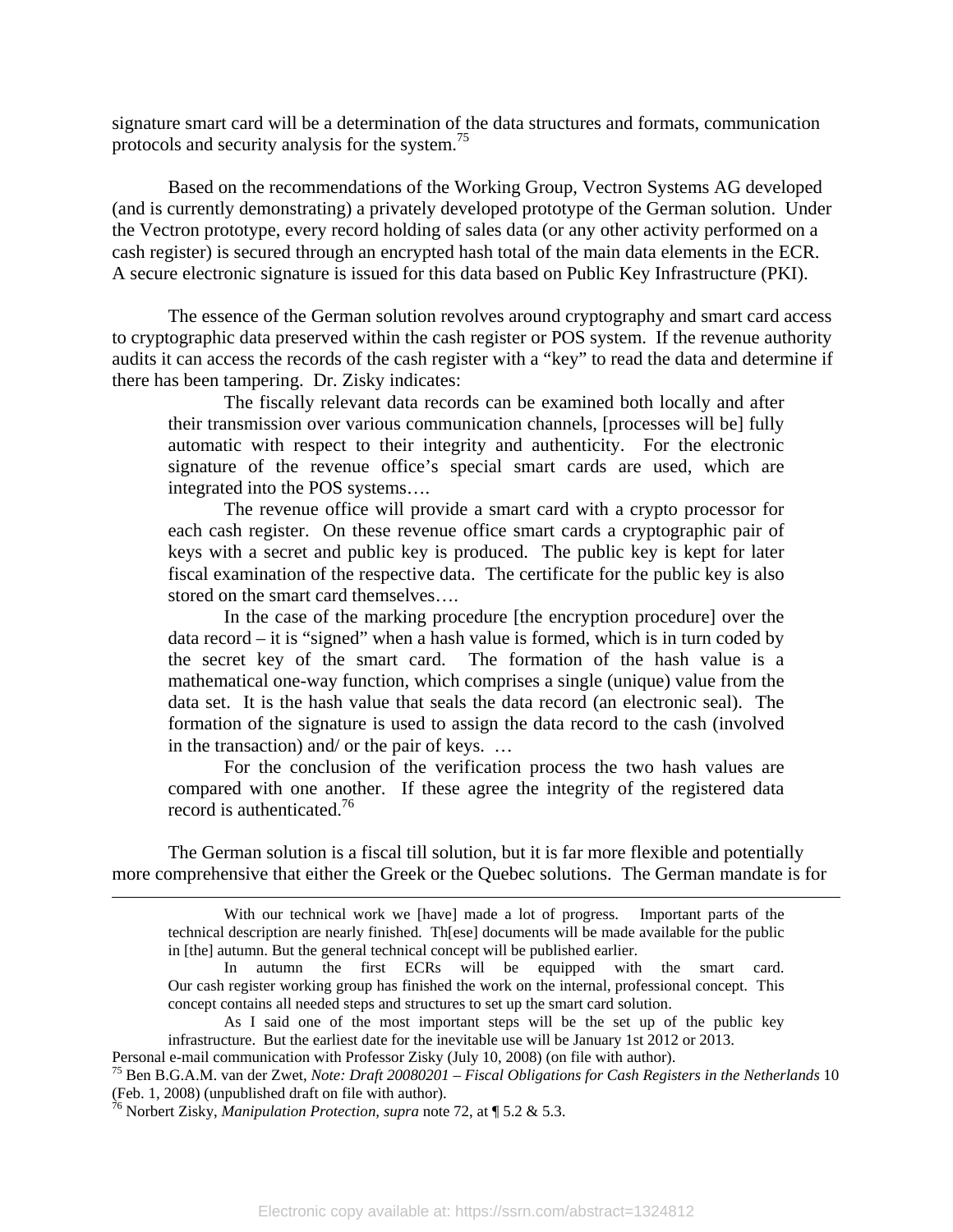all ECRs and POS systems to be fitted with a smart card containing a crypto processor that esigns designated "tax-relevant data." With this device the entire Electronic Journal could be signed on a regular basis, or each transaction open or closed (sale, refund, training session, voided sale, or temporary record) could be designated as a tax relevant and signed whenever entered into the ECR. It would not matter under the German system if there was no receipt (Greek and Quebec solutions are dependent on "legal receipts.") It would only matter that each item be registered in an ECR or POS system, and for that system to be fitted with a smart card.

The government could conduct audits remotely, because the German solution is fully digital. A data feed could be taken directly from ECRs, or data could be transmitted through an e-mail attachment. The Greek solutions cannot do this. The Quebec MEV does present ECR data in a digital format, and could be used to facilitate remote audits on restaurants, but this expansion of audit capability has been rejected by the MRQ on policy and privacy grounds.<sup>77</sup>

The Greek, Quebec and German solutions can also be distinguished based on "per unit" cost of implementation. The German solution is far and away the least expensive. Both Greece and Quebec have concerns over the high costs of their solutions. Under the Greek regime the entire cost is born by business, although the government does provide tax breaks (accelerated depreciation) and financial assistance (low interest loans) to assist with hardware purchases. Quebec on the other hand plans to provide the MEV to businesses for free. The cost to the government is expected to be \$55 million.<sup>78</sup> In this context, one of the key features of the German solution is its low cost. Dr. Zisky indicates:

In … this [German] approach … for the protection of electronic cash registers and POS systems against the manipulation of stored data [t]he large advantage … consists of the reaching of a comparatively high level of protection with only small hardware and software expenditures in the POS system being necessary.<sup>79</sup>

Dr. Zisky estimates an overall cost of 50 euro for the German smart card solution, itemized it as follows:

 $77$  Dave Bergeron, personal e-mail communication on the rejection of remote audits performed by linking to taxpayer's MEV (Nov. 20, 2008) (on file with author). It is questionable whether or not the MRQ is dealing with a real privacy concern here, or merely the appearance of an intrusion on a protected privacy interest. There should be little that should be considered confidential in the bulk transmission of itemized business records setting out daily sales of goods or services, provided those sales are *not* further associated with an individual – an unsuspecting customer. It is the retention of a *customer's* personally identifiable information (PII) in business records that is a privacy concern. If not handled properly this may lead to an unpermitted government intrusions into private lives. See: Neil M. Richards & Daniel J. Solove, *Privacy's Other Path: Recovering the Law of Confidentiality*, 96 GEORGE. L. J. 123 (2007) (discussing the origins and different development paths of privacy law in the US and UK – the US with and individualistic understanding and the UK with a relational understanding – and indicating that unpermitted disclosure of PII within business records is central to both). Nevertheless, it is common in the transaction tax context to put protections in place whenever third-party access to tax data is contemplated. For example, section 321 under the Streamlined Sales Tax restricts retention of PII by CSPs performing tax calculations. Streamlined Sales and Use Tax Agreement (adopted November 12, 2002, amended November 19, 2003 and further amended November 16, 2004) available at http://www.streamlinedsalestax.org (last visited Feb. 3, 2008).<br><sup>78</sup> Caroline Rodgers, *Québec va de l'avant pour stopper la fraude fiscale*, HOTELS, RESTAURANTS & INSTITUTIONS (Feb. 12, 2008) *available at :* http://www.hrimag.com/spip.php?article2771 (in French only, translations with author).

<sup>79</sup> Norbert Zisky, *Manipulation Protection, supra* note 72, at ¶ 5.1.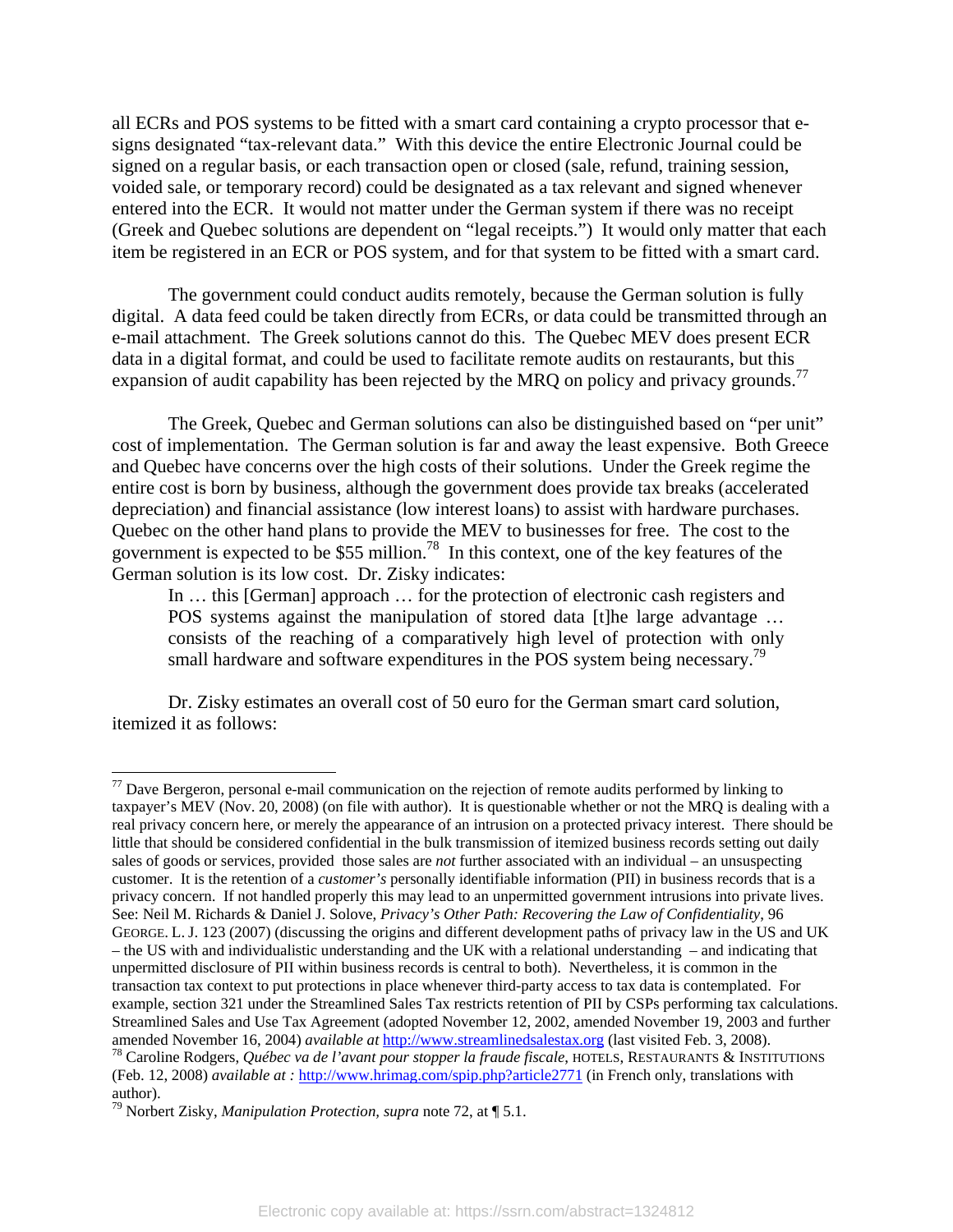The additional costs per ECR are the result of cost for the smart card (signature device), approx. 7-8 Euros, and for integration of the smart card to ECR, approx. 20 Euros (including hardware and software). [An] additional 20 Euros I calculate [are needed] for additional common costs (smart card distribution, administrative costs). Government subsid[ies] are not planned. But on the hand of tax authorities some expenditure is needed. Certificate management, test tools, training of the staff of tax authorities [need to be included in a full cost estimate].

The price of smart cards is calculated on the base of more than 100,000 cards because they will be ordered by a central authority.<sup>80</sup>

In fact, Vectron's prototype of the INSIKA smart card solution has an even lower cost estimate. Vectron estimates a "single-unit end-user price of less than 25 euros."<sup>81</sup>

# BLENDING RULES & PRINCIPLES: CERTIFICATION OF THIRD PARTY SERVICE PROVIDERS

Certification is the common thread among all zapper enforcement efforts. This is apparent if we step back from the details. In each instance – the Greek, Quebec, German and Dutch – tax authorities responded to the threat of automated sales suppression in the same manner – they all looked for certification of digital records. Rules-based jurisdictions imposed *external* certification regimes to force businesses to keep trustworthy records; principles-based jurisdictions induced businesses to develop their own *internal* (self) certification regime. In all cases however, it is the reliability of digital records that is the main concern – and in all cases the question is whether the certification is trusted. Both approaches work. But neither approach (rules-based nor principles-based) comes without problems.

In the instance of rules-based jurisdictions the prospect of forcing all businesses to accept a government presence inside the recordkeeping function of private enterprises – the fiscal till solution – is considered (by some) to be far too intrusive. The observation is that this remedy is overly broad, and needs to be more focused. Why should *all* sales activity be certified through government oversight, just because *some* records are untrustworthy? In Quebec the government's MEV minicomputer must be placed between every ECR and printer in every restaurant. In Germany every ECR will be required to install a tamper-resistant, governmentissued smart card that can be configured to record, encrypt and transmit everything that occurs within the ECR. In Greece no business can be conducted without processing transactions through a government certified ECR or FESD.

Principles-based jurisdictions are much more "hands-off" initially. Moral factors and good business practices are relied upon to make digital records trustworthy. Unfortunately, this solution requires oversight, and the oversight that works is an audit program that is both

<sup>80</sup> Personal e-mail communication, Professor Zisky (February 19, 2008) (on file with author).

<sup>&</sup>lt;sup>81</sup> Vectron, A.G., Tamper-proof POS Data for Projectgroep Onderzoek Administratieve Software (Oct. 31 2007), *available at* http://www.gbned.nl/downloads/xmllogistiek/poas/20071031%20Vectron.pdf (last visited Feb. 3, 2008).; Norbert Zisky, *Manipulation Protection – Electronic Cash Registers and POS Systems*, German Federal Standards Laboratory, Brunswick & Berlin (May 2005) (unpublished draft on file with author) at ¶ 5.7 (estimating 50 euros); Norbert Zisky, *Manipulationsschutz elektronischer Registrierkassen und Kassensysteme* German Federal Standards Laboratory, Brunswick & Berlin (Mar. 15, 2004) (Ger.) (unpublished draft on file with author).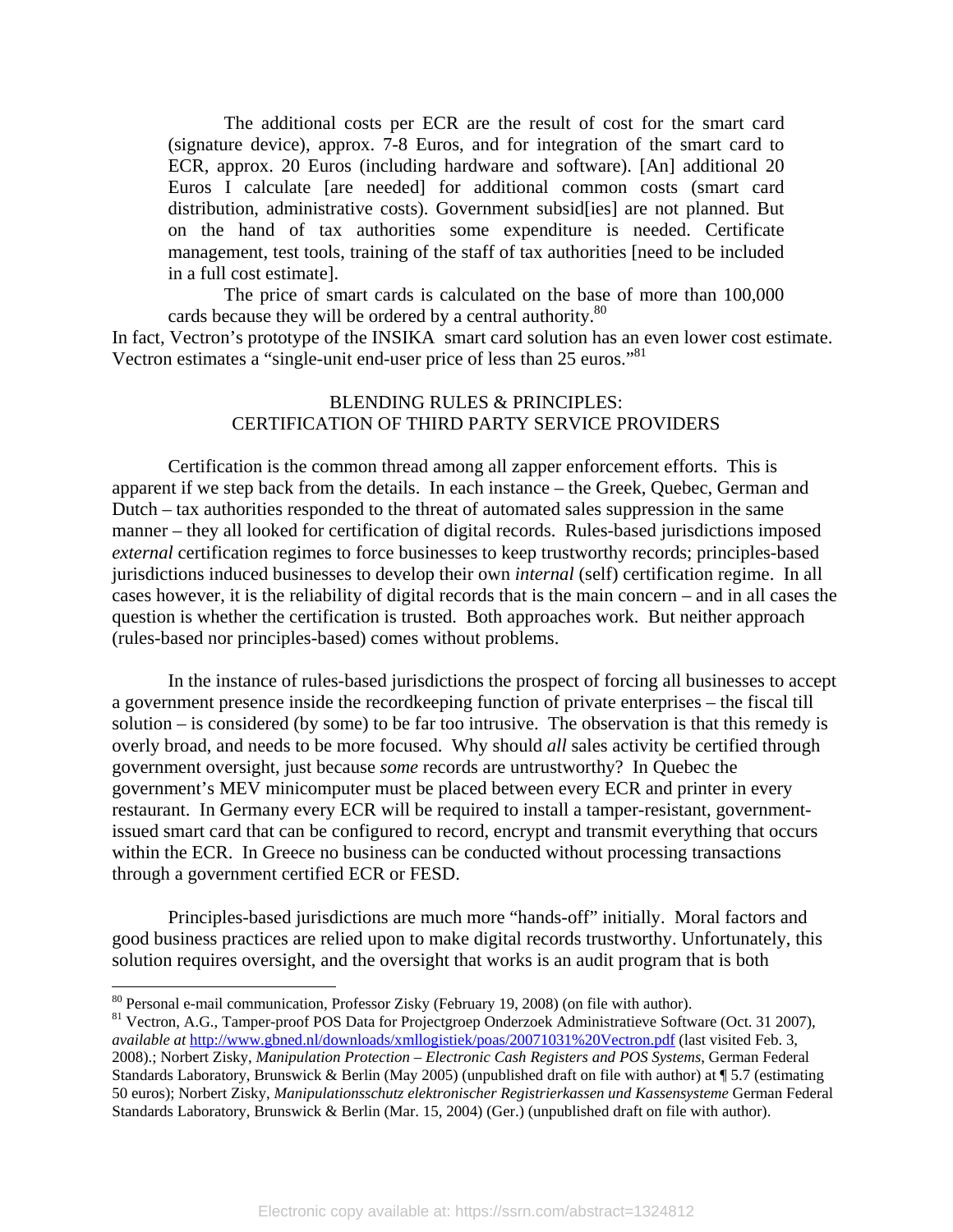comprehensive and technologically-intensive. Even though it is more than unpleasant for a small business to respond to these kinds of audits, the real problem is not the complaints of the business owners it is the fiscal demands placed on the revenue authority that must conduct the audit. Funding is rarely sufficient to secure the necessary audit teams and computer audit specialists.

Fortunately, there is another option – certification of intermediaries. This approach uses certified service providers (CSPs). CSPs are well known under the Streamlined Sales and Use Tax Agreement (SSUTA), and can be a useful tool for jurisdictions, like California, that seek to develop *less intrusive* and *less expensive* methods for combating automated sales suppression. Currently SSUTA CSPs perform all consumption tax compliance functions for their clients. They determine taxability and the correct rates. They prepare and file returns, make tax payments, and immunize the taxpayer from liability for errors (except taxpayer fraud).

Extending traditional CSP obligations to include certification *by the CSP* to the government that *the taxpayer's ECRs and POS systems* are free from zappers and phantom-ware would create a new enforcement regime. Four questions need to be addressed: (1) how would a CSP get ECR and POS system data; (2) how would a CSP know the data it has is accurate; (3) what standards should the government use to certify a CSP's automated system – (in other words) what data does a tax authority want to be sure that a CSPs automated system captures so that it can trust the CSPs attestation of the accuracy of the taxpayer's system; and (4) what is the most efficient and cost effective way for a CSP to satisfy this standard?

### (1) *How would a CSP get ECR and POS system data?*

CSPs currently pull data directly from the ECR or POS system when they are used to determine taxability. This data is stored in an independent (tamper-proof) audit file, and is used by taxpayer to draft the invoice (receipt). The CSP maintains this file to protect itself from liability.

#### (2) *How would a CSP know that the data it has is accurate (free from manipulation)?*

This is a key question. The most effective way to do this is to *adopt the German smart card* in the private sector. The German smart card can be configured to sign every event – completed sales, temporary records, refunds, test modes, open or partially completed transactions. Every key stroke can be recorded, collected and encrypted on the smart card, and then transmitted to the  $CSP<sup>82</sup>$  Questions about any transaction, or the business records associated with any ECR could then be directed to the CSP. Only in cases of fraud would it be necessary for the tax administration to approach the taxpayer. If suspicions were raised it would be in the self-interest of the CSP to assist the government in determining the truth.

 $82$  Personal e-mail communication from Norbert Zisky (Nov. 17, 2008) (on file with author):

You are right. If I get the data in Berlin from an ECR in Boston I am able to check the integrity (whether the data is unchanged against the original data) and the authenticity (whether the signature belongs either to the ECR or the tax payer). The kind of authentication depends on the operational concept of the tax body. In principle every transaction [final sales – step  $(5)$  and temporary transaction – step  $(2)$ ] could be transferred to the auditor or a remote server.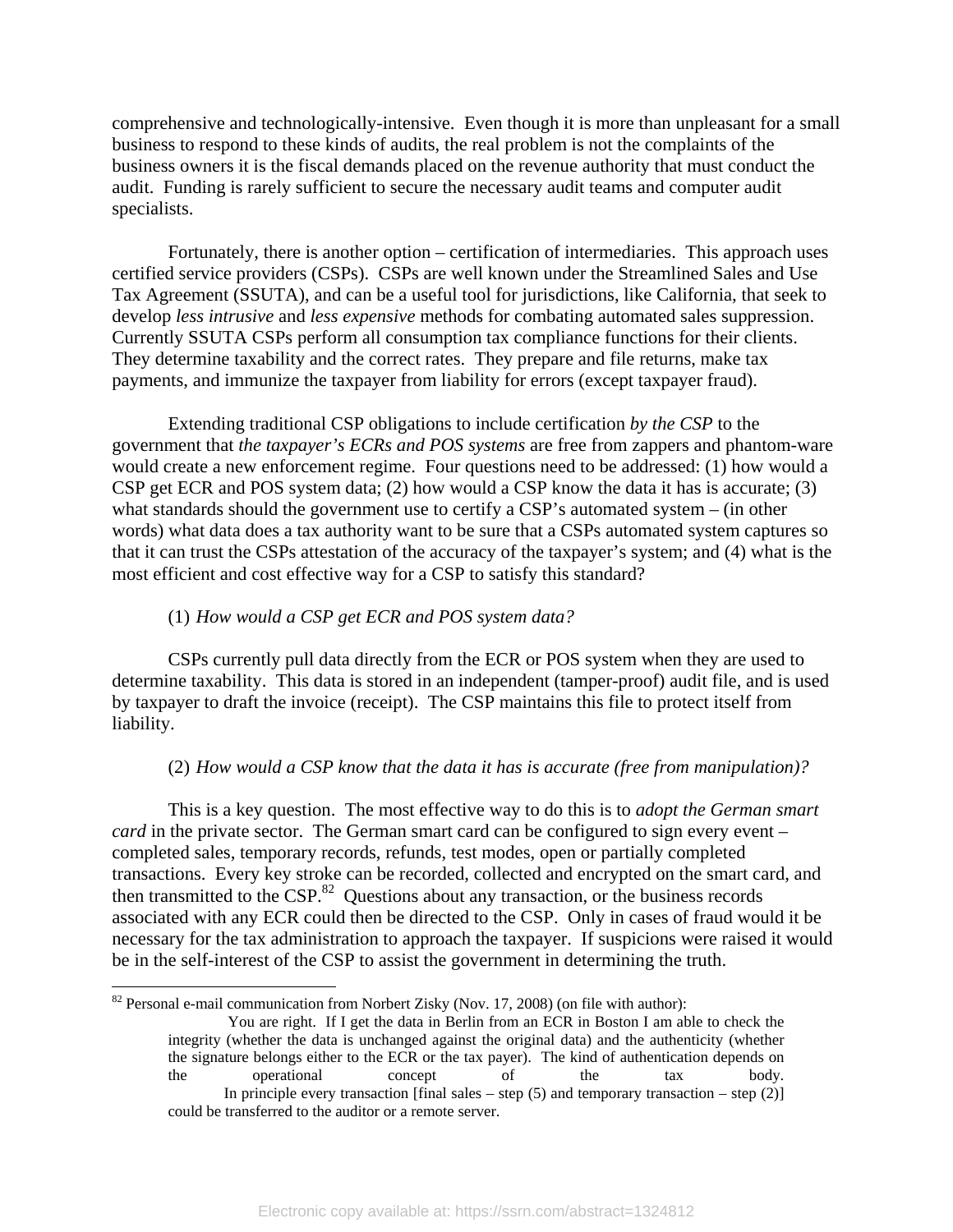This would be a form of comprehensive ECR monitoring, $83$  but it is the private sector monitoring the private sector, not an intrusive government oversight program.

(3) *What standards should the government use to certify a CSP's automated system – (in other words) what data does a tax authority want to be sure that a CSPs system captures so that it can trust the CSPs attestation of the accuracy of the taxpayer's system?* 

The data preservation standards that a CSP would need to meet if it were to certify the accuracy of business records in an ECR should be the same standards that a principles-based jurisdiction, like the Dutch, would set down for all ECRs. In *Your Cash Register and the Fiscal*  Accounting Obligations,<sup>84</sup> the Dutch Tax Authority lists the requirements for a business wishing to bring their ECRs or POS system into compliance with Dutch law. They include:

- Detailed records available for the tax auditor if and when required.
- Electronic preservation of the details of transactions.
- Preservation of a complete audit trail.
- Taking adequate measures to guard against subsequent alterations in a manner that will assure that data-integrity is maintained.

The Dutch requirements may not be difficult for larger businesses, but for SMEs (which is where phantom-ware and zappers are found) the requirements are burdensome. Ben B.G.A.M. van der Zwet confirms:

Hardly any of the cash registers or Point of Sale systems by themselves complies with the requirements set out by the Dutch Tax Authority. With larger companies this omission can be compensated for with adequate internal control measures. Without similar internal control efforts, SMEs that may be willing to comply with Dutch fiscal obligations will fail in their attempts.

- Data needs to be stored electronically.
- Facilities have to be implemented to export data to digital data carriers.
- Settings of the software and the adequate database structures must support a proper audit trail.
- Measures must be taken to assure the reliability of retained data.

l <sup>83</sup> Not only could all transactions (final and temporary) be tracked and e-signed by the German smart card, all of this could occur in real-time. However, because the data is collected by government authorities the German planners indicate that they, " ... will have a strong resistance against this online tracking of transactions." Personal e-mail communication from Norbert Zisky (Nov. 17, 2008) (on file with author). There is a Serbian proposal to do this, but it has not been well received. Milan Prokin, *Technical and Functional Specification of Turnover Controllers – Draft Prepared for Fiscalis FPG 12 Cash Register Project Group,* (undated; on file with author) at 7. Professor Prokin, Faculty of Electrical Engineering, Belgrade proposes a system whereby "All misuses of fiscal cash registers, fiscal printers, non-fiscal cash registers and non-fiscal printers listed in the document titled Cash Register Misuse Guide are inherently solved by a new device called a turnover controller … [a central database where government serves store all transaction data]."

<sup>84</sup> Belastingdienst, *Your Cash Register and the Fiscal Accounting Obligations,* (2007) at ¶ 6, "Checklist for Cash Registers."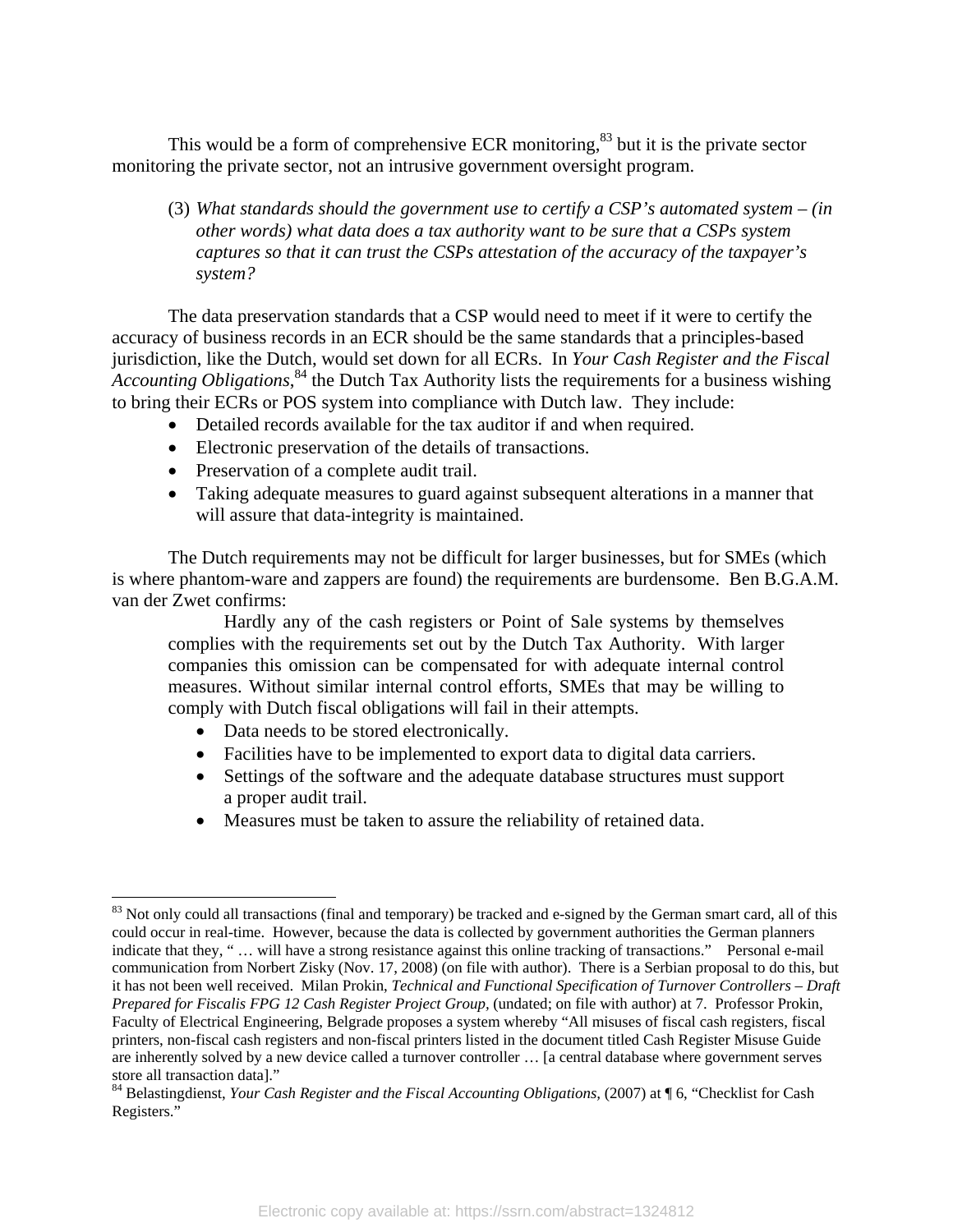Under the SSUTA model a service provider would not be certified unless it could assure tax authorities that its system accurately, completely, and automatically captured this data from the taxpayer's ECRs. With this data on hand the CSPs attestations would be highly credible.

### (4) *What is the most efficient and cost effective way for a CSP to satisfy this standard?*

The smart card is the primer solution. It is far less expensive and captures far more data than any other option. The smart card is proven technology, and the CSP in a SSUTA context is a proven legal structure. Merging them in a CSP/ smart card solution makes a great deal of sense.

The only competing option is for the government to do it directly. However, even the German research teams working on the smart card project concede that direct government involvement compromises the effectiveness of the solution.

The German smart card solution comes from successful research in legal metrology, specifically the SELMA (Secure Electronic Measurement Data Exchange) project. The immediate goal SELMA was to "…ensure the secure transfer of measured *energy data* from decentralized meters to the authorized users via open networks.<sup>85</sup> SELMA succeeded. The project leaders summarized SELMA as follows:

SELMA … developed a security architecture to establish trust in the electronic transfer of data from the meter to data acquisition systems and further to the customers. The introduced security mechanisms are based on asymmetric cryptography and more specifically on digital signatures that enable the signed measurement data to be verified and authenticated in conjunction with a suitable key management. Particular security units have been created that contain the necessary security mechanisms.

The SELMA architecture represents a best practice solution of strong cryptographic mechanisms to secure a wide range of metrology applications and is compatible with appropriate European directives and guidelines.<sup>86</sup>

SELMA looked at natural gas meters. The SELMA solution assured multiple parties (traders, distributors, owners of distribution networks, and consumers) that remotely monitored meters were accurate. Based on an assumption that ECRs and POS systems were nothing more than a different kind of meter recording a different kind of data flow, the SELMA researchers suggested that the same solution could apply in this new context as well. As a result, a new project, INSIKA (Integrierte Sicherheitslösung für Kassensysteme – Integrated Security Solutions for Cash Registers) was opened in 2008 to consider this application.

There are two critical differences between SELMA and INSIKA: (1) the INSIKA data represents confidential tax information (not natural gas measures), and (2) the group of interested parties includes the government (whereas only private parties are involved in gas metering). The

 $^{85}$  *Id.*, at 312-13 (emphasis added).

<sup>&</sup>lt;sup>86</sup> Luigi Lo Iacono, Christoph Rulans & Norbert Zisky, *Secure Transfer of Measurement Data in Open Systems*, 28 COMP. STANDARDS & INTERFACES 311 (Jan. 2006); The SELMA Project can be found at: http://www.selmaprojekt.de (in German) (last visited Feb. 12, 2008).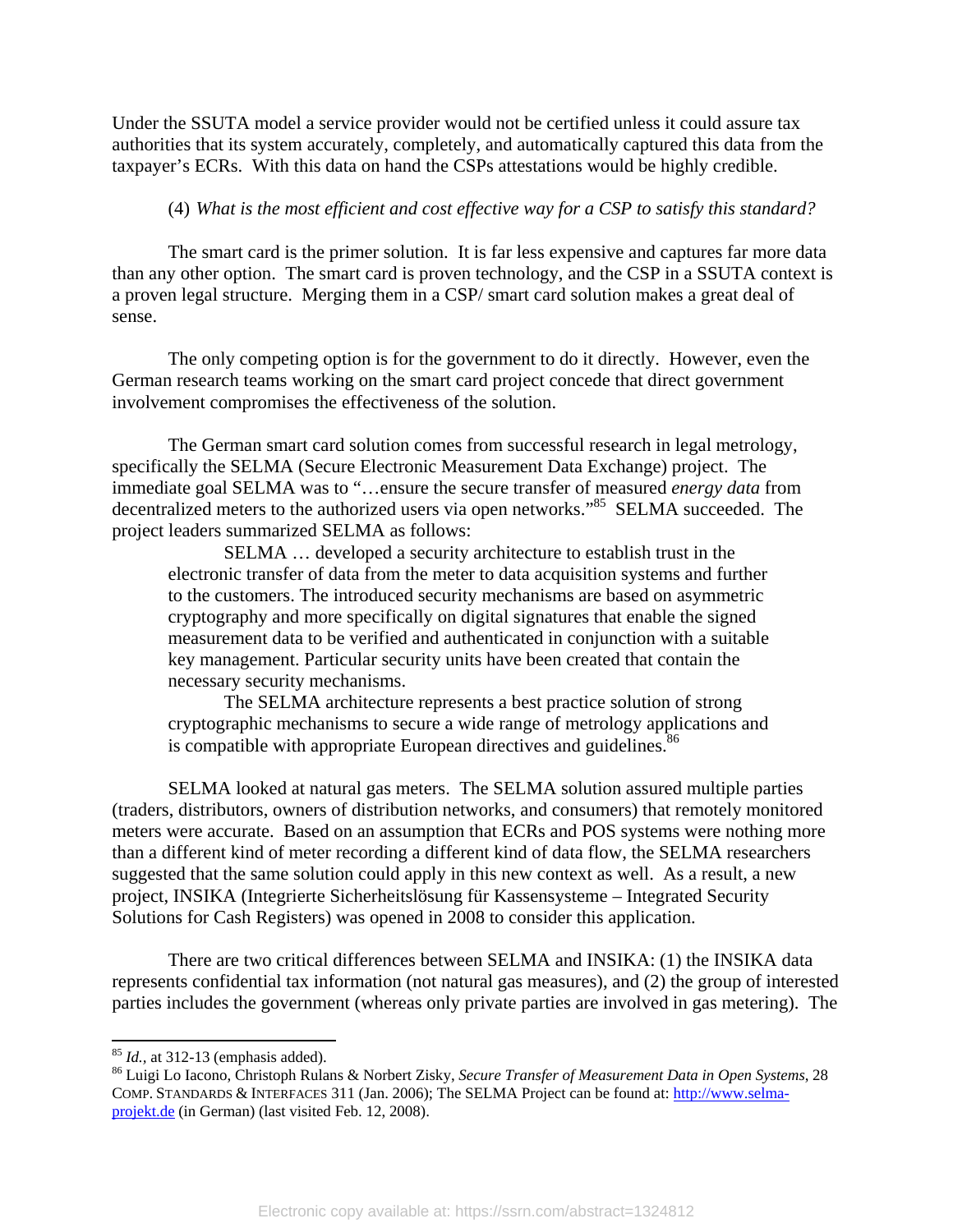researchers soon became aware that there was "…strong resistance against this online tracking of transactions [by the government]."<sup>87</sup> As a result the SELMA solution was not able to be fully implemented in INSIKA. Dr. Zisky noted:

The realtime, central collection of very large amounts of data is already being carried out today in different sectors of the economy. One example worth mentioning is the area of special contract customers for power supply. Of approximately 300,000 special contract customers, energy amounts recorded in intervals of 15 minutes are read out daily and stored centrally. These data, relevant to calibration law, provide the basis for the monthly billing. For the sake of completeness, the following should also be mentioned: work is currently being done towards securing measurement data cryptographically.

The *decisive difference between the example of energy data transfer and the realtime, central recording of tax-relevant data consists in the fact that the* data must be collected by the authorities, rather than by a contracting partner.<sup>88</sup> Simply put, even when there is "nothing to hide" there are real privacy concerns when the government gets too intrusive.89

These are the same issues that confronted SSUTA. The real-time collection of tax data by the government was not acceptable to business, but it was acceptable when a third party did it. Thus, the issue changed. Now the question was whether or not the government could trust the third party as much as the taxpayer did, not whether or not the government should be trusted to collect the data directly. The SSUTA answer was "yes," the government could trust the third party, but only if the third party's systems were certified.<sup>90</sup>

SSUTA was born as an inexpensive, voluntary regime to streamlines sales tax compliance. It extends audit immunity to taxpayers who used CSPs, because the CSP is trusted by the government. A SSUTA-like system to prevent zappers and phantom-ware applications in ECRs could be made mandatory for all sectors of an economy or it could be applied only in high risk sectors or maybe it could be made mandatory only for those taxpayers who had previously been found to manipulate sales records. Even though mandatory for some the CSP option should remain open for all businesses. This would increase the pressure on those who do not use CSPs to maintain good records, and traditional audit resources could be more intensively focused on this subset.

#### **CONCLUSION**

 Automated sales suppression is a global problem, and it will only grow in significance with the  $21<sup>st</sup>$  century economy. The task in front of this Commission is not easy. It is difficult to

 $87$  Personal e-mail communication from Norbert Zisky (Nov. 17, 2008) (on file with author).

<sup>88</sup> Norbert Zisky, Manipulationsschutz elektronischer Registrierkassen und Kassensysteme (Protecting Electronic Cash Registers and Point-of-Sale Systems against Manipulation)10-11 (Mar. 15, 2004) (unpublished paper in German) (translation on file with author) (emphasis added).

<sup>89</sup> Daniel Solove, *"I've Got Nothing to Hide"and Other Misunderstandings of Privacy,* 44 San Diego L.R. 745 (2007).

 $90$  There is a related issue of trust involving consumers. It was necessary to add provision to the SSUTA to protect personally identifiable information (PII) from disclosure when it was in the hands of the trusted third part. See *supra* note 77.